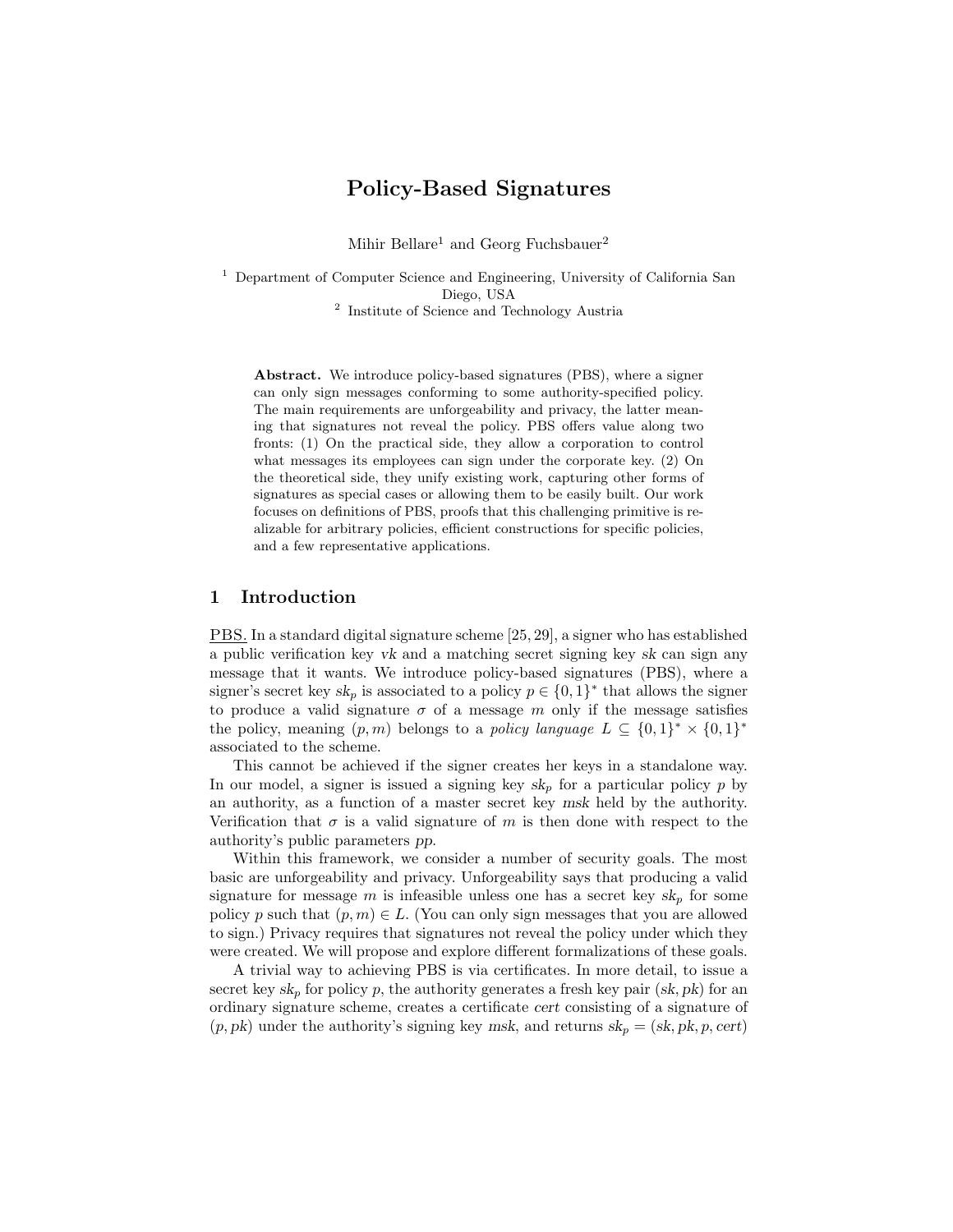to the signer. The latter's signature on  $m$  is now an ordinary signature of  $m$ under sk together with  $(pk, p, cert)$ , and verification is possible given the public verifying key pp of the authority. However, while this will provide unforgeability, it does not provide privacy, because the policy must be revealed in the signature to allow for verification. Similarly, privacy in the absence of unforgeability is also trivial. The combination of the two requirements, however, results in a nontrivial goal.

PBS may be viewed as an authentication analogue of functional encryption [15]. We can view the latter as allowing decryption to be policy-restricted rather than total, an authority issuing decryption keys in a way that enforces the policy. Correspondingly, in PBS the signing capability is policy-restricted, an authority issuing signing keys in a way that enforces the policy.

WHY PBS? Given that there already exist many forms of signatures, one might ask why another. PBS offers value along two fronts, practical and theoretical. On the practical side, the setup of PBS is natural in a corporate or other hierarchical environment. For example, a corporation may want to allow employees to sign under the company public key pp, but may want to restrict the signing capability of different employees based on their positions and privileges. However, the company policies underlying the restrictions need to be kept private. On the theoretical side, PBS decreases rather than increases complexity in the area because it serves as an umbrella notion unifying existing notions by capturing some as special cases and allowing others to be derived in simple and natural ways. In particular, this is true for a significant body of work on signatures that have privacy features, including group signatures [22, 10], proxy signatures [35], ring signatures [38, 14], mesh signatures [17], anonymous proxy signatures [28], attribute-based signatures [34] and anonymous credentials [19, 6].

Policy languages. We wish to allow policies as expressive and general as possible. We accordingly allow the policy language to be any language in P, which captures most typical applications, where one can test in polynomial time whether a given policy allows a given message. At first this may seem as general as one can get, but we go further, allowing the policy language to be any language in NP. This means that the policies that can be expressed and enforced are restricted neither in form nor type, the only condition being that, given a witness, one can test in polynomial time whether a policy allows a given message. We will see applications where it is important that policy languages can be in  $\bf NP$ rather than merely in P.

DEFINITIONS AND RELATIONS. We first provide an unforgeability definition and an indistinguishability-based privacy definition. Unforgeability says that an adversary cannot create a valid signature of a message  $m$  without having a key for some policy p such that  $(p, m) \in L$ , even when it can obtain keys for other policies, and signatures for other messages under the target policy. Indistinguishability says that the verifier cannot tell under which of two keys a signature was created assuming both policies associated to the keys permit the corresponding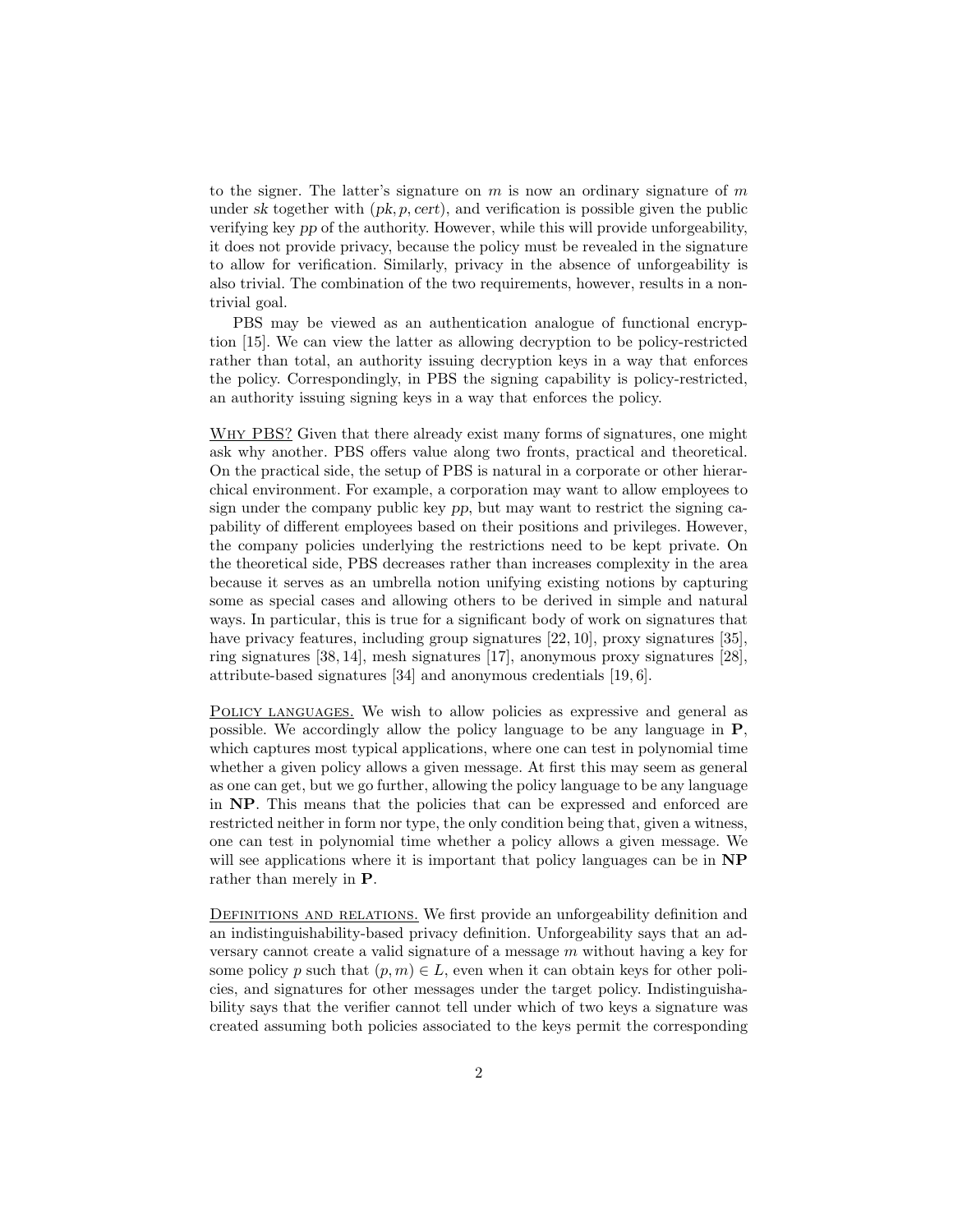message. Our definition also implies that the verifier cannot decide whether two signatures were created using the same key.

However, indistinguishability may not always provide privacy. For example, if for each message m there is only one policy  $p_m$  such that  $(p_m, m) \in L$  then even a scheme where a signature of  $m$  reveals  $p_m$  satisfies indistinguishability. We provide a stronger, simulatability-based privacy notion that says that real signatures look like ones a simulator could generate without knowledge of the policy or any key. This strong notion of privacy is not subject to the above-discussed weaknesses of indistinguishability. The situation parallels that for functional encryption (FE), where an indistinguishability-based requirement was shown to not always suffice [15, 37] and stronger simulatability requirements have been defined and considered  $[15, 37, 11, 23, 2, 5, 36]$ . However, for FE, impossibility results show that the strongest and most desirable simulation-based definitions are not achievable [15, 11, 23, 2, 36]. In contrast, for PBS we show that our simulatability notion is achievable in the standard model under standard assumptions.

We also strengthen unforgeability to provide an extractability notion for PBS. We show that simulatability implies indistinguishability, and simulatability+extractability implies unforgeability. Simulatability+extractability emerges as a powerful security notion that enables a wide range of applications.

Constructions. PBS for arbitrary NP policy languages achieving simulatability+extractability is an ambitious target. The first question that emerges is whether this can be achieved, even in principle, let alone efficiently. We answer in the affirmative via two generic constructions based on standard primitives. The first uses ordinary signatures, IND-CPA encryption and standard non-interactive zero-knowledge (NIZK) proofs. The second uses only ordinary signatures and simulation(-sound) extractable NIZK proofs [30].

While our generic constructions prove the theoretical feasibility of PBS, their use of general NIZKs makes them inefficient. We ask whether more efficient solutions may be given without resorting to the random-oracle model [12]. Combining Groth-Sahai proofs [31] and structure-preserving signatures [1], we design efficient PBS schemes for policy languages expressible via equations over a bilinear group. This construction requires a twist over usual applications of Groth-Sahai proofs; namely, in order to hide the policy, we swap the roles of constants and variables. This provides a tool that, like structure-preserving signatures, is useful in cryptographic applications where policies may be about group elements.

Applications and implications. We illustrate applicability by showing how to derive a variety of other primitives from PBS in simple and natural ways. This shows how PBS can function as a unifying framework for signatures and beyond. In Section 5 we show that PBS implies group signatures meeting the strong CCA version of the definition of [10]. In the full version [7] we also show that PBS implies attribute-based signatures [34] and signatures of knowledge [21]. These applications are illustrative rather than exhaustive, many more being possible.

Our generic constructions discussed above show which primitives are sufficient to build PBS. A natural question is which primitives are necessary, namely, which fundamental primitives are implied by PBS? In [7], we address this and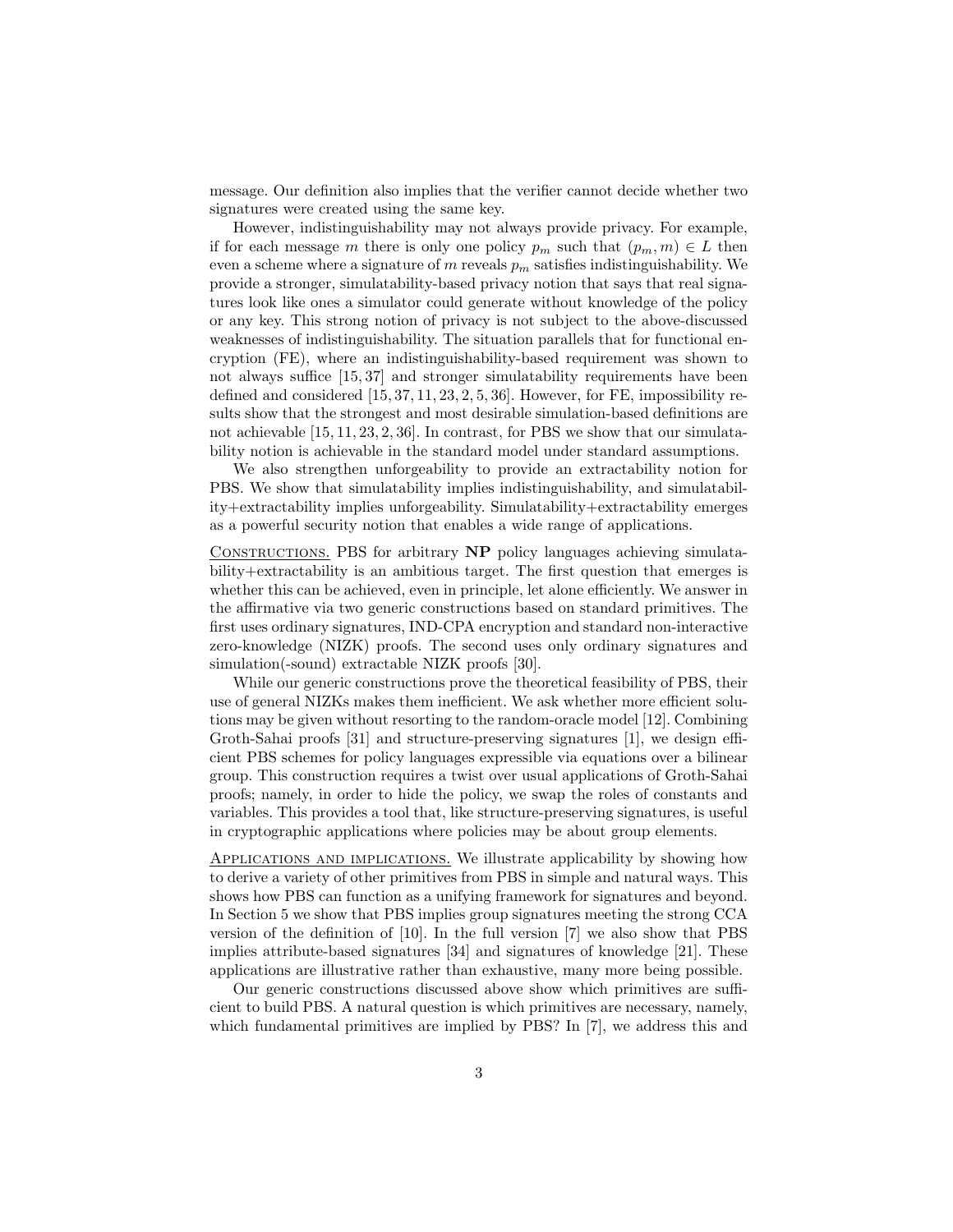show that PBS implies seemingly unrelated primitives like IND-CPA encryption and simulation-extractable NIZK proofs [30]. By [39] this means PBS implies IND-CCA encryption. In particular, this means the assumptions we make for our generic constructions are not only sufficient but necessary.

DELEGATABLE PBS. In Section 6 we extend the PBS framework to allow delegation. This means that an entity receiving from the authority a key  $sk_{p_1}$  for a policy  $p_1$  can then issue to another entity a key  $sk_{p_1||p_2}$  that allows the signing of messages m which satisfy both policies  $p_1$  and  $p_2$ . The holder of  $sk_{p_1||p_2}$  can further delegate a key  $sk_{p_1||p_2||p_3}$ , and so on. This is useful in a hierarchical setting, where a company president can delegate to vice presidents, who can then delegate to managers, and so on. We provide definitions which extend and strengthen those for the basic PBS setting; in particular, privacy must hold even when the adversary chooses the user keys. We then show how to achieve delegatable PBS for policy chains of arbitrary polynomial length. For simplicity, we base our construction, achieving sim+ext security, on append-only signatures [33], which can however be easily constructed from ordinary signatures.

DISCUSSION. In the world of digital signatures, extensions of functionality typically involve some form of delegation of signing rights: group signatures allow members to sign on behalf of a whole group, in attribute-based signatures (ABS) and types of anonymous credentials, keys are also issued by an authority, and (anonymous) proxy signatures model delegation and re-delegation explicitly. For most of these primitives, anonymity or privacy notions have been considered. A group signature, for example, should not reveal which group member produced a signature on behalf of the group (while an authority can trace group signatures to their signer). In ABS, users hold keys corresponding to their attributes and can sign messages with respect to a policy, which is a predicate over attributes. Users should only be able make signatures for policies satisfied by their attributes. Privacy for ABS means that a signature should reveal nothing about the attributes of the key under which it was produced, other than the fact that it satisfies the policy.

In the models of primitives such as ABS or mesh signatures, the policy itself is always public, as is the warrant specifying the policy in (even anonymous) proxy signatures. With PBS, we ask whether this is a natural limitation of privacy notions, and whether it is inherently unavoidable that objects like the policy (which specify why the message could be signed) need to be public.

Consider the example of a company implementing a scheme where each employee gets a signing key and there is one public key which is used by outsiders to verify signatures in the name of the company. A group-signature scheme would allow every employee holding a key to sign on behalf of the company, but there is no fine-grained control over who is allowed to sign which documents. This can be achieved using attribute-based signatures, where each user is assigned attributes, and a message is signed with respect to a policy like (CEO or (board member and general manager)). However, it is questionable whether a verifier needs to know the company-internal policy used to sign a specific message, and there is no apparent reason he should know; all he needs to be assured of is that the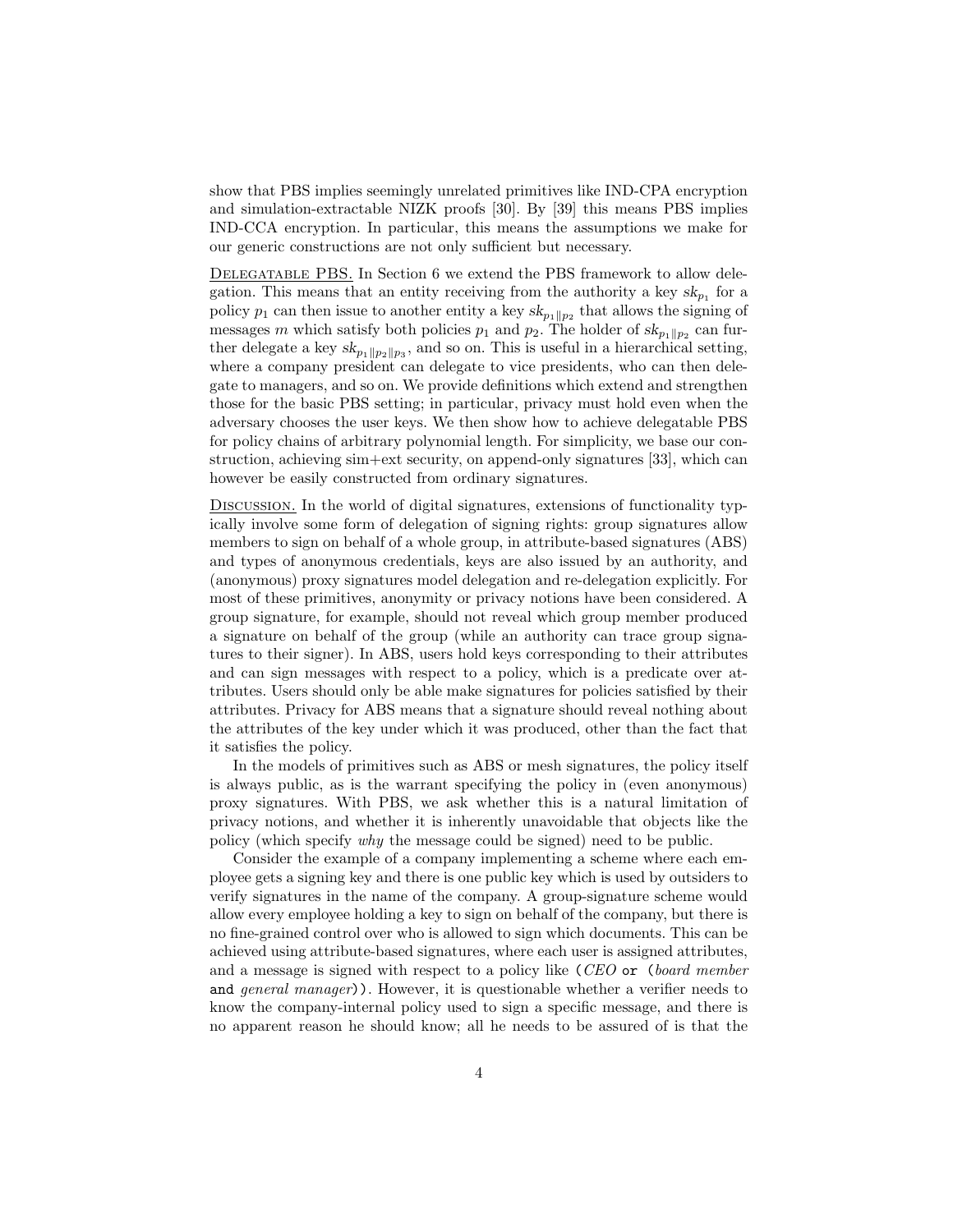message was signed by someone entitled to, but not who this person is, what she is entitled to sign, nor whether two messages were signed by the same person. This is what PBS provides.

Another issue is that when using ABS we have to assume that the verifier can tell which messages can be signed under which policies. An attribute-based signature which is valid under the policy (CEO or intern) tells a verifier that it could have been produced by an intern, but it does not provide any guarantees as to whether an intern would have been entitled to sign the message. We ask whether it is possible to avoid having these types of public policies at all. PBS answers this in the affirmative.

Related work. The use of NIZKs for signatures begins with [8], who built an ordinary signature scheme from a NIZK, a pseudorandom function (PRF) and a commitment scheme. Encryption and ordinary signatures were combined with NIZKs to create group signatures in [10]. Our first generic construction builds on these ideas. Our second generic construction, inspired by [26, 9], exploits the power of simulation-extractable NIZKs to give a conceptually simpler scheme that, in addition to the NIZK, uses only an ordinary signature scheme.

In independent and concurrent work, Boyle, Goldwasser and Ivan (BGI) [18] introduce functional signatures, where an authority can provide a key for a function  $f$  that allows the signing of any message in the range of  $f$ . This can be captured as a special case of PBS in which the policy is  $f$  and the policy language is the set of all  $(f, m)$  such that m is in the range of f, a witness for membership being a pre-image of  $m$  under  $f$ . BGI define unforgeability and an indistinguishability-based privacy requirement, but not the stronger simulatability or extractability conditions that we define and achieve. BGI have a succinctness condition which we do not have.

A related primitive is malleable signatures, introduced by Chase, Kohlweiss, Lysyanskaya and Meiklejohn [20]. They are defined with respect to a set of functions  $F$ , so that given a signature of  $m$ , anyone can derive a signature of  $f(m)$  for  $f \in \mathcal{F}$ . Concurrently to our work, Backes, Meiser and Schröder [3] introduced delegatable functional signatures, but in their model delegatees have public keys and signatures are verified under the authority's and the delegatee's keys. Privacy means that signatures from delegatees are indistinguishable from signatures from the authority.

Three recent works independently and concurrently introduce PRFs where one may issue a key to evaluate the PRF on a subset of the points of the domain [16, 18, 32]. These can be viewed as PRF analogues of policy-based signatures in which a policy corresponds to a set of inputs and a key allows computation of the PRF on the inputs in the set. Boneh and Waters [16] also provide a policy-based key-distribution scheme.

In their treatment of policy-based cryptography, Bagga and Molva [4] mention both policy-based encryption and policy-based signatures. However they do not consider privacy, without which, as noted above, the problem is easy. Moreover, they have no formal definitions of security requirements or proofs that their bilinear-map-based schemes achieve any well-defined security goal.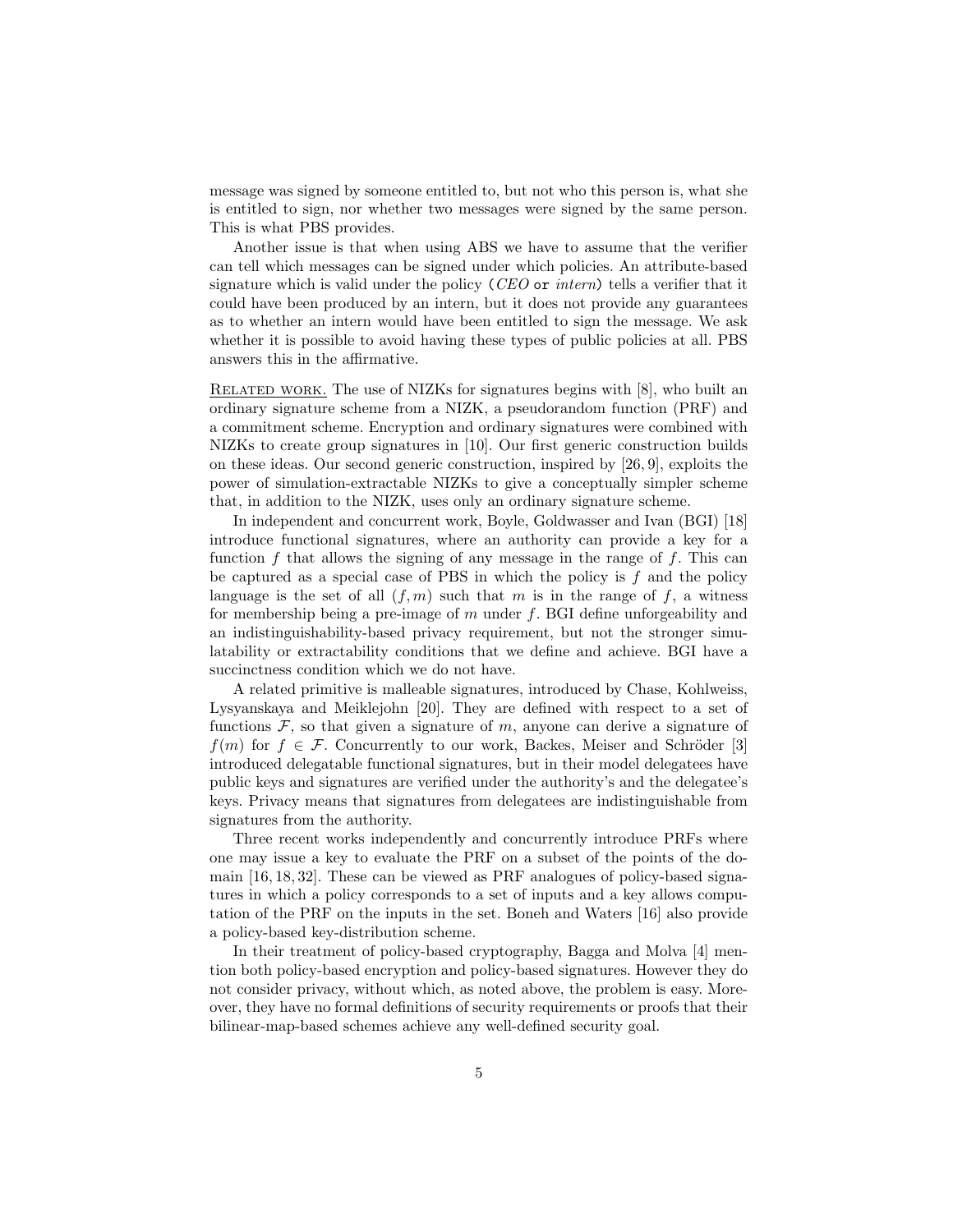## 2 Preliminaries

NOTATIONS AND CONVENTIONS. If S is a finite set then  $|S|$  denotes its size and  $s \leftarrow s S$  denotes picking an element uniformly from S and assigning it to s. For  $i \in$ N we let  $[i] = \{1, \ldots, i\}$ . We denote by  $\lambda \in \mathbb{N}$  the security parameter and by  $1^{\lambda}$ its unary representation. Algorithms are randomized unless otherwise indicated and "PT" stands for "polynomial-time". By  $y \leftarrow A(x_1,...;R)$ , we denote the operation of running algorithm A on inputs  $x_1, \ldots$  and coins R and letting y denote the output. By  $y \leftarrow A(x_1, \ldots)$ , we denote letting  $y \leftarrow A(x_1, \ldots; R)$  with R chosen at random. We denote by  $[A(x_1, \ldots)]$  the set of points that have positive probability of being output by A on inputs  $x_1, \ldots$ .

A map R:  $\{0,1\}^* \times \{0,1\}^* \rightarrow \{0,1\}^*$  is said to be an **NP**-relation if it is computable in time polynomial in the length of its first input. For  $x \in \{0,1\}^*$ we let  $\mathsf{WS}_{\mathsf{R}}(x) = \{w : \mathsf{R}(x,w) = 1\}$  be the *witness set* of x. We let  $\mathcal{L}(\mathsf{R}) = \{x :$  $WS_R(x) \neq \emptyset$  be the *language* associated to R. The fact that R is an **NP**-relation means that  $\mathcal{L}(R) \in \mathbf{NP}$ .

Game-playing framework. For our security definitions and proofs we use the code-based game-playing framework of [13]. A game Exp (Figure 1, for example) consists of a finite number of procedures. We execute a game with an adversary A and security parameter  $\lambda \in \mathbb{N}$  as follows. The adversary gets  $1^{\lambda}$  as input. It can then query game procedures. Its first query must be to INITIALIZE with argument  $1^{\lambda}$ , and its last to FINALIZE, and these must be the only queries to these oracles. The output of the execution, denoted  $\text{Exp}_{\mathcal{A}}(\lambda)$  is the output of FINALIZE. The running time of the adversary  $A$  is a function of  $\lambda$  in which oracle calls are assumed to take unit time.

## 3 Policy-Based Signatures

POLICY LANGUAGES. A policy checker is an **NP**-relation PC:  $\{0,1\}^* \times \{0,1\}^* \rightarrow$  $\{0,1\}$ . The first input is a pair  $(p,m)$  representing a policy  $p \in \{0,1\}^*$  and a message  $m \in \{0,1\}^*$ , while the second input is a witness  $w \in \{0,1\}^*$ . The associated language  $\mathcal{L}(PC) = \{(p, m) : WS_{PC}((p, m)) \neq \emptyset\}$  is called the *policy language* associated to PC. That  $(p, m) \in \mathcal{L}(\mathsf{PC})$  means that signing m is permitted under policy p. We say that  $(p, m, w)$  is PC-valid if PC $((p, m), w) = 1$ .

PBS sCHEMES. A policy-based signature scheme  $PBS =$  (Setup, KeyGen, Sign, Verify) is a 4-tupe of PT algorithms:

- 1. Setup: On input the unary-encoded security parameter  $1^{\lambda}$ , setup algorithm Setup returns public parameters pp and a master secret key msk.
- 2. KeyGen: On input msk and p, where  $p \in \{0,1\}^*$  is a policy, key-generation algorithm KeyGen outputs a signing key sk for p.
- 3. Sign: On input sk, m and w, where  $m \in \{0,1\}^*$  is a message and  $w \in \{0,1\}^*$ is a witness, signing algorithm Sign outputs a signature  $\sigma$ .
- 4. Verify: On input pp, m and  $\sigma$ , verification algorithm Verify outputs a bit.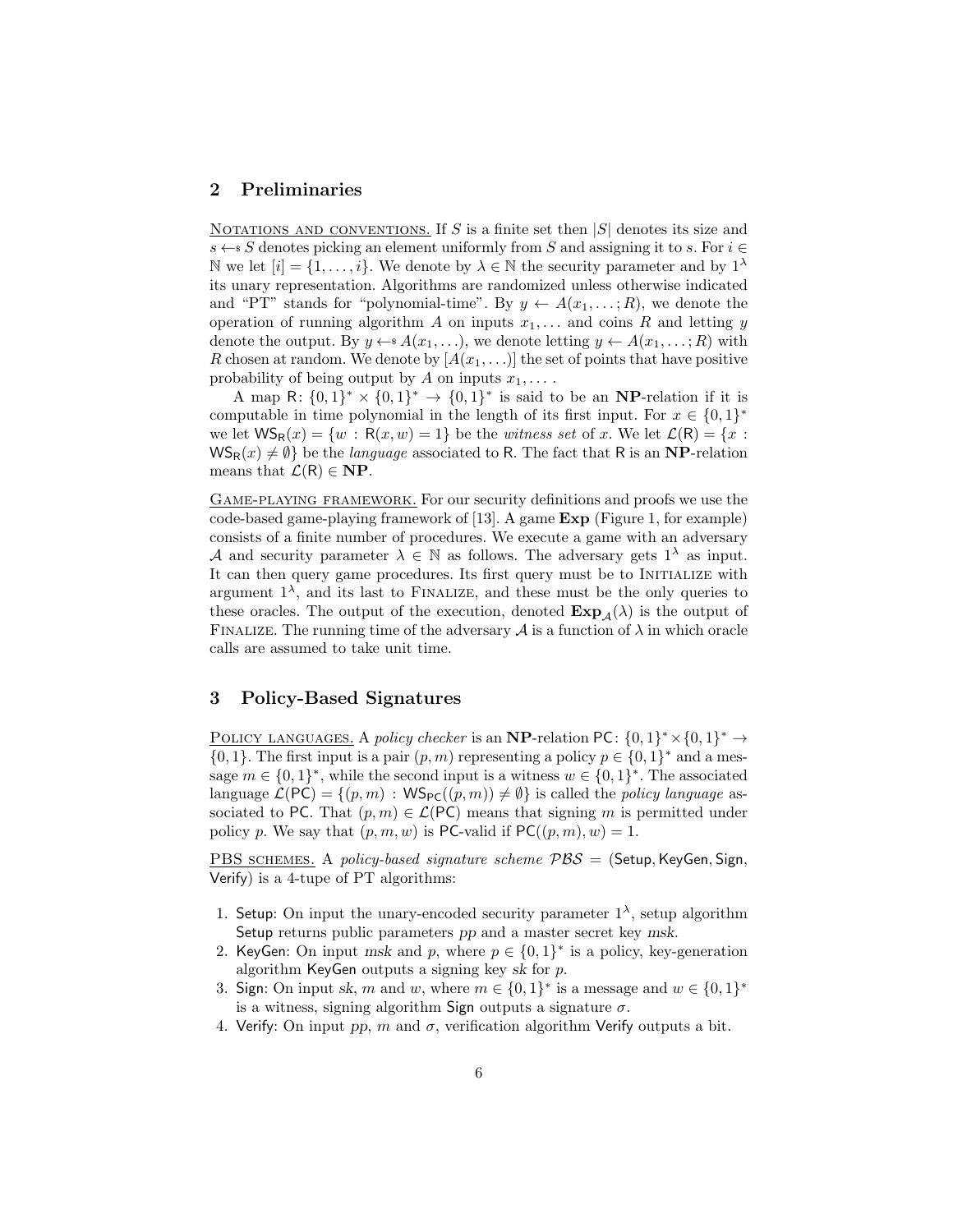| $\mathrm{Exp}_{\mathcal{DRS}}^{\mathrm{UF}}$<br>proc INITIALIZE<br>$(pp, msk) \leftarrow$ Setup $(1^{\lambda})$ ; $j \leftarrow 0$<br>Return <i>pp</i>                                                                                                                                                                                                                                                                                                                                                                                                                                                                                                                                                                 | $Exp_{\mathcal{B}RS}^{\mu\nu\nu}$                                                                                                                                                                                                                                                                                                                                                                                                                                                           |
|------------------------------------------------------------------------------------------------------------------------------------------------------------------------------------------------------------------------------------------------------------------------------------------------------------------------------------------------------------------------------------------------------------------------------------------------------------------------------------------------------------------------------------------------------------------------------------------------------------------------------------------------------------------------------------------------------------------------|---------------------------------------------------------------------------------------------------------------------------------------------------------------------------------------------------------------------------------------------------------------------------------------------------------------------------------------------------------------------------------------------------------------------------------------------------------------------------------------------|
| proc $M$ AKES $K(p)$<br>$j \leftarrow j + 1$ ; $Q[j][1] \leftarrow p$<br>$Q[i][2] \leftarrow \{ \text{KeyGen}(pp, msk, p) : Q[i][3] \leftarrow \emptyset$<br>proc REVEALS $K(i)$<br>If $i \notin [j]$ then return $\perp$<br>$sk \leftarrow Q[i][2]$ ; $Q[i][2] \leftarrow \perp$ ; Return sk<br>proc $SIGN(i, m, w)$<br>If $i \notin [j]$ or $Q[i][2] = \perp$ then return $\perp$<br>$Q[i][3] \leftarrow Q[i][3] \cup \{m\}$<br>Return Sign(pp, $Q[i][2], m, w$ )<br>proc FINALIZE $(m, \sigma)$<br>If Verify $(pp, m, \sigma) = 0$ then return false<br>For $i=1,\ldots,j$ do<br>If $(Q[i][1], m) \in \mathcal{L}(\mathsf{PC})$ then<br>If $Q[i][2] = \perp$ or $m \in Q[i][3]$<br>then return false<br>Return true | proc INITIALIZE<br>$(pp, msk) \leftarrow$ Setup $(1^{\lambda})$<br>$b \leftarrow s \{0, 1\}$<br>Return $(pp, msk)$<br>proc $LR(p_0, p_1, m, w_0, w_1)$<br>If $PC((p_0, m), w_0) = 0$<br>or $PC((p_1,m),w_1)=0$<br>then return $\perp$<br>$sk_0 \leftarrow \mathsf{KeyGen}(\text{msk}, p_0)$<br>$sk_1 \leftarrow \textsf{KeyGen}(msk, p_1)$<br>$\sigma_b \leftarrow$ Sign(sk <sub>b</sub> , m, $w_b$ )<br>Return $(\sigma_b, sk_0, sk_1)$<br>proc $\text{FINALIZE}(b')$<br>Return $(b = b')$ |

Fig. 1. Games defining unforgeability and indistinguishability for PBS.

We say that the scheme is *correct* relative to policy checker PC if for all  $\lambda \in \mathbb{N}$ , all PC-valid  $(p, m, w)$ , all  $(pp, msk) \in [\mathsf{Setup}(1^{\lambda})]$  and all  $\sigma \in [\mathsf{Sign}(\mathsf{KeyGen}(msk, p),$  $[m, w)]$  we have Verify $(pp, m, \sigma) = 1$ .

UNFORGEABILITY. Our basic unforgeability requirement is that it be hard to create a valid signature of  $m$  without holding a key for some policy  $p$  such that  $(p, m) \in \mathcal{L}(\textsf{PC})$ . The formalization is based on game  $\text{Exp}_{\mathcal{PS}}^{\text{UF}}$  in Figure 1. For  $\lambda \in \mathbb{N}$  we let  $\mathbf{Adv}_{\mathcal{PBS},\mathcal{A}}^{\text{UF}}(\lambda) = \Pr[\mathbf{Exp}_{\mathcal{PBS},\mathcal{A}}^{\text{UF}} \Rightarrow \mathsf{true}]$ . We say that  $\mathcal{PBS}$  is unforgeable, or UF-secure, if  $\text{Adv}_{\mathcal{PBS},\mathcal{A}}^{\text{UF}}(\cdot)$  is negligible for every PT A. Via a MAKESK query, the adversary can have the game create a key for a policy p. Then, via Sign, it can obtain a signature under this key for any message of its choice. (This models a chosen-message attack.) It may also, via its RevealSK oracle, obtain the key itself. (This models corruption of users or the formation of collusions of users who pool their keys.) These queries naturally give the adversary the capability of creating signatures for certain messages, namely messages m such that for some p with  $(p, m) \in \mathcal{L}(\mathsf{PC})$ , it either obtained a key for p or obtained a signature for m. Unforgeability asks that it cannot sign any other messages. Note that we did not explicitly specify how Sign behaves when run on a key for p, and m, w with  $PC((p, m), w) = 0$ . However, if it outputs a valid signature, this can be used to break UF-security.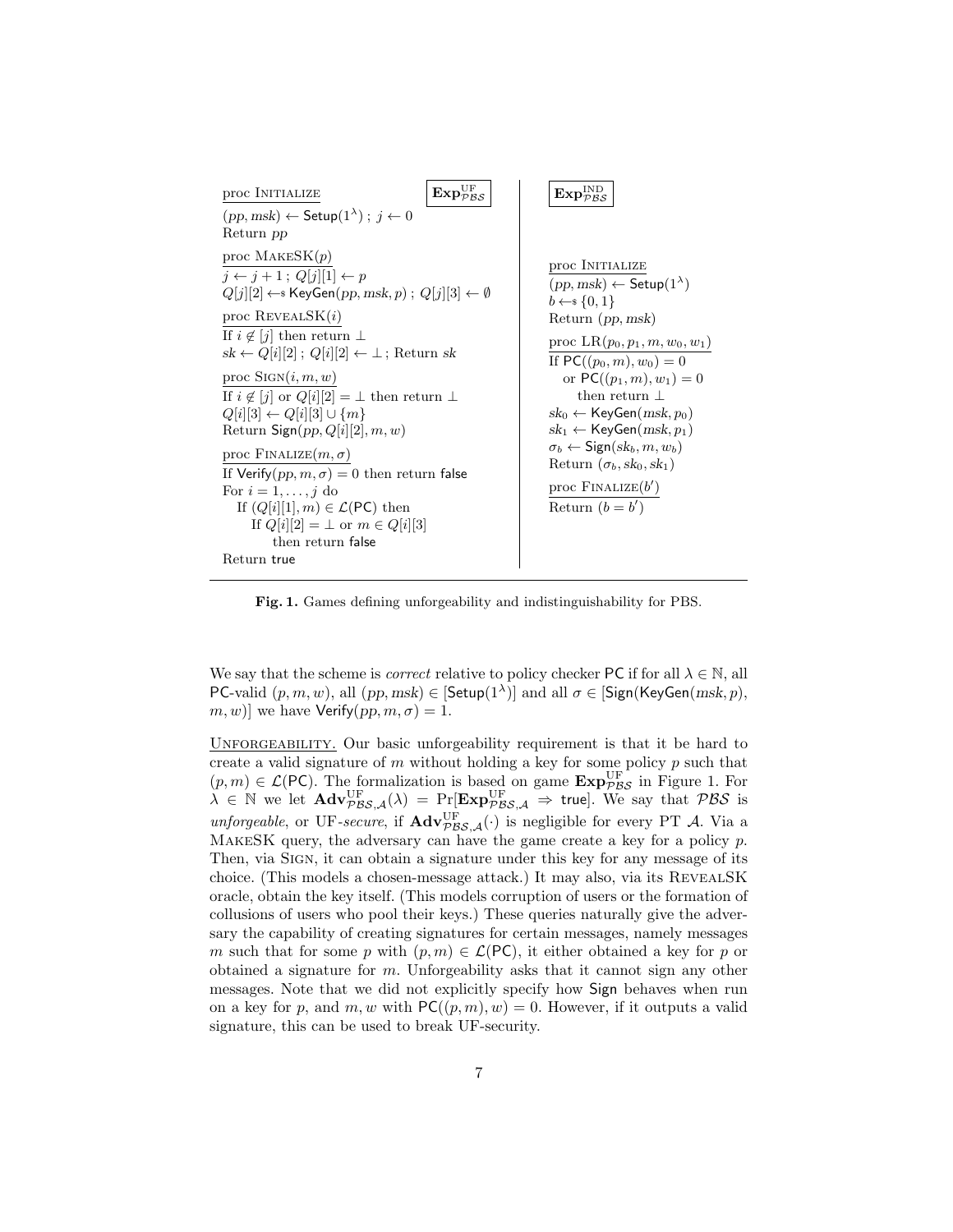Indistinguishability. Privacy for policy-based signatures requires that a signature not reveal the policy associated to the key and neither the witness that was used to create the signature. A first idea would be the following formalization: an adversary outputs a message  $m$ , two policies  $p_0, p_1$ , and two witnesses  $w_0, w_1$ , such that  $(p_0, m, w_0)$  and  $(p_1, m, w_1)$  are PC-valid. For either  $p_0$  or  $p_1$  the experiment computes a secret key and uses it to produce a signature on  $m$ , from which the adversary has to determine which policy was used. It turns out that this notion is too weak, as it does not guarantee that two signatures produced under the same secret key do not link, as seen as follows. Consider a scheme satisfying the security notion just sketched and modify it by attaching to each secret key a random string during key generation and alter Sign to append to the signature the random string contained in the secret key. Clearly, two signatures under the same key are linkable, but yet the scheme satisfies the definition. We therefore give the adversary both secret keys in addition to the signature.

Let  $\text{Exp}_{\mathcal{PBS},\mathcal{A}}^{\text{IND}}$  be the game defined in Figure 1. We say that  $\mathcal{PBS}$  has *indistinguishability* if for all PT adversaries A we have that  $\mathbf{Adv}_{\mathcal{PBS},\mathcal{A}}^{\text{IND}}(\lambda)$  =  $Pr[\text{Exp}_{\mathcal{PSA},\mathcal{A}}^{\text{IND}}(\lambda) \Rightarrow \text{true}] - \frac{1}{2}$  is negligible in  $\lambda$ . We assume that either all policy descriptions p are of equal length, or that A outputs  $p_0$  and  $p_1$  with  $|p_0| = |p_1|$ .

Unlinkability could be formalized via a game where an adversary is given two signatures and must decide whether they were created using the same key. Indistinguishability implies unlinkability, as an adversary against the latter could be used to build another one against indistinguishability, who can simulate the unlinkability game by using the received signing keys to produce signatures.

Discussion. The unforgeability and indistinguishability notions we have defined above are basic, intuitive, and suffice for many applications. However, they have some weaknesses, and some applications call for stronger requirements.

First, we claim that indistinguishability does not always provide the privacy we may expect. To see this, consider a policy checker PC such that for every message m there is only one p with  $(p, m) \in \mathcal{L}(PC)$ . (See our construction of group signatures in Section 5 for an example of such a PC.) Now consider a scheme which satisfies indistinguishability, and modify it so that the key contains the policy and the signing algorithm appends the policy to the signature. This scheme clearly does not hide the policy, yet still satisfies indistinguishability. Indeed, in  $\mathbf{Exp}_{\mathcal{PBS}}^{\text{IND}}$ , in order to satisfy  $\mathsf{PC}((p_0,m), w_0) = 1 = \mathsf{PC}((p_1,m), w_1),$ the adversary must return  $p_0 = p_1$ . If the signatures in the original scheme have not revealed the bit b then attaching the same policy to both will not do so either. The notion of simulatability we provide below will fill the gap. It asks that there is a simulator which can create simulated signatures without having access to any signing key or witness, and that these signatures are indistinguishable from real signatures.

With regard to unforgeability, one issue is that in general it cannot be efficiently verified whether an adversary has won the game, as this involves checking whether  $(p, m) \in \mathcal{L}(\mathsf{PC})$  for all p queried to MAKESK and m from the adversary's final output, and membership in  $\mathcal{L}(R)$  may not be efficiently decidable. (This is the case for  $\mathcal{L}(R)$  defined in (4) in Section 5.) Although not a problem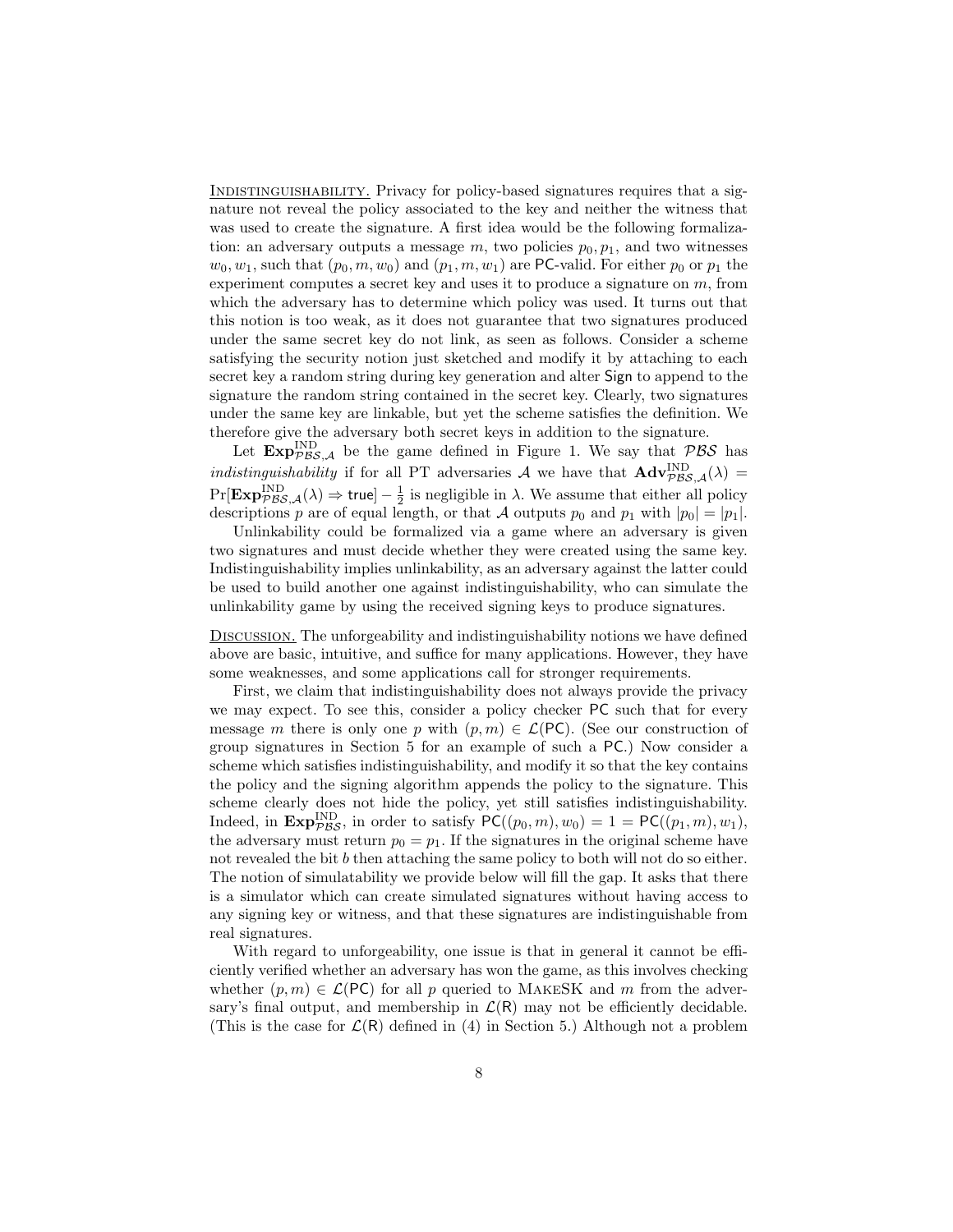| $Exp_{\mathcal{DR}^S}^{\text{SIM}}$                                                                  | $Exp_{\mathcal{DRS}}^{\text{EXT}}$                                  |
|------------------------------------------------------------------------------------------------------|---------------------------------------------------------------------|
| proc INITIALIZE                                                                                      |                                                                     |
| $b \leftarrow s \{0,1\}; j \leftarrow 0$                                                             | proc INITIALIZE                                                     |
| $(pp_0, msk_0, tr) \leftarrow$ SimSetup $(1^{\lambda})$                                              | $(pp, msk, tr) \leftarrow$ SimSetup $(1^{\lambda})$                 |
| $(pp_1, msk_1) \leftarrow s$ Setup $(1^{\lambda})$                                                   | $Q_K \leftarrow \emptyset$ ; $Q_S \leftarrow \emptyset$ ; Return pp |
| Return $(pp_b, m s k_b)$                                                                             | proc $SKEYGEN(p)$                                                   |
| proc $Ker(p)$                                                                                        | $sk \leftarrow s$ SKeyGen $(tr, p)$                                 |
| $i \leftarrow i + 1$ ; $sk_0 \leftarrow s$ SKeyGen $(tr, p)$                                         | $Q_K \leftarrow Q_K \cup \{p\}$ ; Return sk                         |
| $sk_1 \leftarrow$ KeyGen $(msk_1, p)$                                                                | proc $SimSign(m)$                                                   |
| $Q[j][1] \leftarrow p$ ; $Q[j][2] \leftarrow sk_1$                                                   | $\sigma \leftarrow$ SimSign $(tr, m)$                               |
| Return sk <sub>b</sub>                                                                               | $Q_S \leftarrow Q_S \cup \{(m, \sigma)\}\;$ : Return $\sigma$       |
| proc SIGNATURE $(i, m, w)$                                                                           | proc FINALIZE $(m, \sigma)$                                         |
| If $i \notin [j]$ then return $\perp$                                                                | If Verify $(pp, m, \sigma) = 0$                                     |
| If $PC((Q[i][1], m), w) = 1$                                                                         | then return false                                                   |
| then $\sigma_0 \leftarrow$ SimSign $(tr, m)$                                                         | If $(m, \sigma) \in Q_S$ then return false                          |
| Else $\sigma_0 \leftarrow \perp$<br>$\sigma_1 \leftarrow$ Sign( $Q[i][2], m, w$ ); Return $\sigma_b$ | $(p, w) \leftarrow \textsf{Extr}(tr, m, \sigma)$                    |
|                                                                                                      | If $p \notin Q_K$ or $PC((p, m), w) = 0$                            |
| proc $\text{FinALIZE}(b')$                                                                           | then return true                                                    |
| Return $(b = b')$                                                                                    | Return false                                                        |

Fig. 2. Games defining simulatability and extractability for PBS

in itself, it can become one, for example when using the notion in a proof by game hopping, as a distinguisher between two games must efficiently determine whether an adversary has won the game. (See [7] for such a proof.) The extractability notion we will provide below will fill this gap as well as be more useful in applications. It requires that from a valid signature, using a trapdoor one can extract a policy and a valid witness. To satisfy this notion, a signature must contain information on the policy and can thus not hide its length. For simplicity, we assume from now on that all policies are of the same length.

Simulatability. We formalize simulatability by requiring that there exist the following algorithms: SimSetup, which outputs parameters and a master key that are indistinguishable from those output by Setup, as well as a trapdoor; SKeyGen, which outputs keys indistinguishable from those output by KeyGen; and SimSign, which on input the trapdoor and a message (but no signing key nor witness) produces signatures that are indistinguishable from regular signatures.

Let  $\text{Exp}_{\mathcal{PBS}}^{\text{SIM}}$  be the game defined in Figure 2. We require that for every PT adversary A we have  $\mathbf{Adv}_{\mathcal{PBS},\mathcal{A}}^{\text{SIM}}(\lambda) = \Pr[\mathbf{Exp}_{\mathcal{PBS},\mathcal{A}}^{\text{SIM}}(\lambda) \Rightarrow \mathsf{true}] - \frac{1}{2}$  is negligible in  $\lambda$ . Note that in all our constructions, tr contains msk and SKeyGen is defined as KeyGen. We included SKeyGen to make the definition more general.

EXTRACTABILITY. We define our notion in the spirit of "sim-ext" security for signatures of knowledge [21]. Let  $\mathbf{Adv}_{\mathcal{PBS},\mathcal{A}}^{\mathrm{EXT}}(\lambda) = \Pr[\mathbf{Exp}_{\mathcal{PBS},\mathcal{A}}^{\mathrm{EXT}}(\lambda) \Rightarrow$  true] with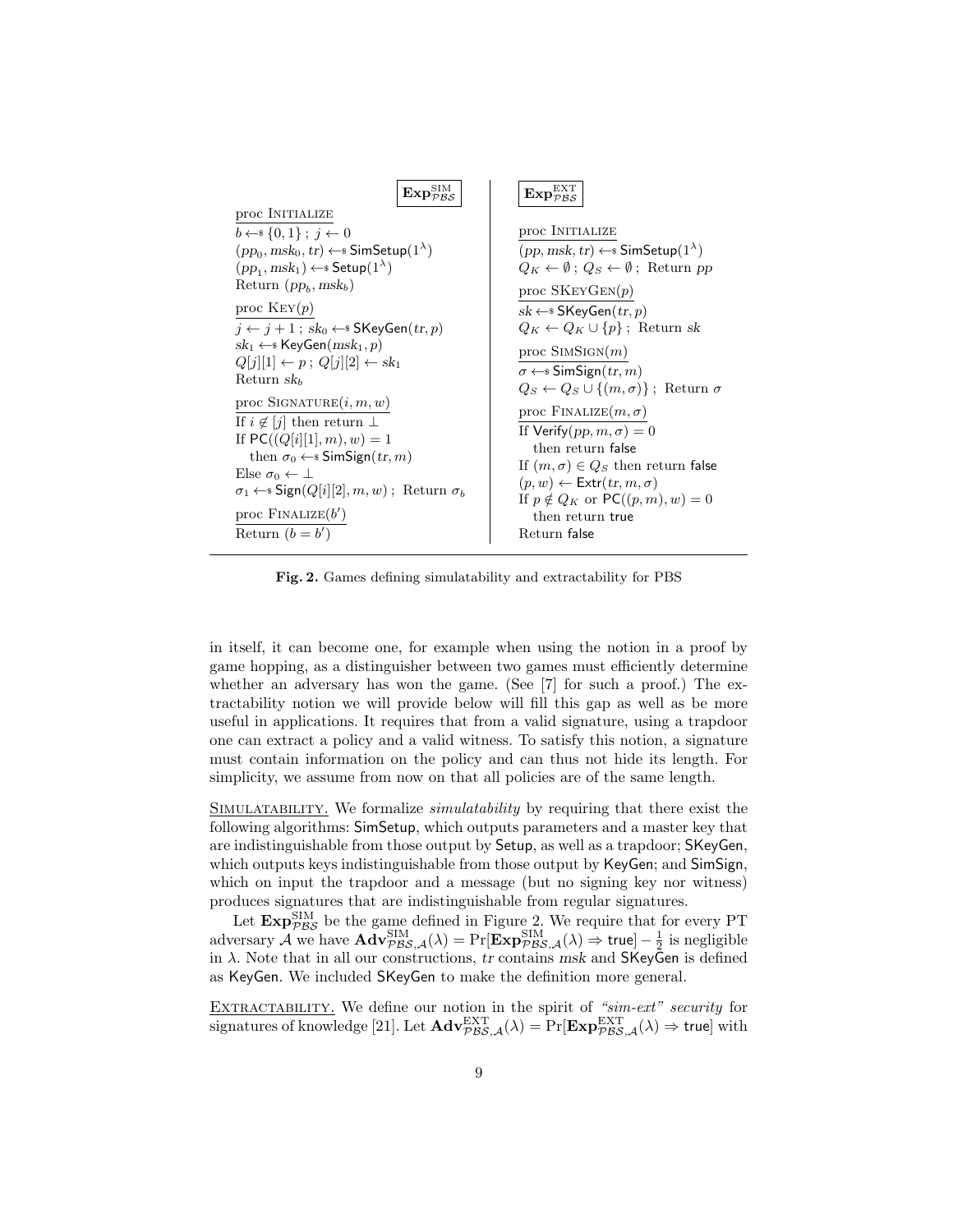$\text{Exp}_{\mathcal{PBS}}^{\text{EXT}}$  defined in Figure 2. We say that  $\mathcal{PBS}$  has *extractability* if there exists an algorithm Extr which taking a trapdoor, a message and a signature outputs a pair  $(p, w) \in \{0, 1\}^*$ , such that  $\mathbf{Adv}_{\mathcal{PBS}, \mathcal{A}}^{\text{EXT}}(\cdot)$  is negligible for every PT  $\mathcal{A}$ .

Although the definition might not seem completely intuitive at first, it implies that, as long as the adversary outputs a valid message/signature pair and does not simply copy a SimSign query/response pair, the only signed messages it can output are those that satisfy the policy of one of the queried keys: assume A outputs  $(m^*, \sigma^*)$  such that  $(*)$  for all  $p \in Q_K: (p, m^*) \notin \mathcal{L}(PC)$ . Then let  $(p^*, w^*) \leftarrow \text{Extr}(tr, m, \sigma)$ . If  $\text{PC}((p^*, m^*), w^*) = 0$ , the adversary wins  $\text{Exp}_{\mathcal{PBS}}^{\text{EXT}}$ . On the other hand, if  $PC((p^*, m^*), w^*) = 1$  then  $(p^*, m^*) \in \mathcal{L}(PC)$ , thus by  $(*)$ we have  $p^* \notin Q_K$  and it wins too. Note that this notion corresponds to *strong* unforgeability for signature schemes.

Sim-ext security implies IND and UF. In [7] we show that our two latter security notions are indeed strengthenings of the former two:

Theorem 1. Any policy-based signature scheme which satisfies simulatability satisfies indistinguishability. Any PBS scheme which satisfies simulatability and extractability satisfies unforgeability.

## 4 Constructions of Policy-Based Signature Schemes

We first show that PBS satisfying SIM+EXT can be achieved for any language in NP. Then we develop more efficient schemes for specific policy languages.

#### 4.1 Generic Constructions

We now show how to construct policy-based signatures satisfying simulatability and extractability (and, by Theorem 1, IND and UF) for any NP-relation PC. In [7] we show that the assumptions we make are not only sufficient but necessary.

An first approach could be the following, similar to the generic construction of group signatures in [10]: The issuer creates a signature key pair (mvk, msk) and publishes mvk as pp. When a user is issued a key for a policy  $p$ , the issuer creates a key pair  $(vk_U, sk_U)$ , signs  $p||vk_U$  and sends this certificate to the user together with  $(p, v k_U, s k_U)$ . To sign a message m, the user first signs it under  $sk_{U}$ , thereby establishing a chain  $mvk \rightarrow vk_{U} \rightarrow m$  via the certificate and the signature. The actual signature is a (zero-knowledge) proof of knowledge of such a chain and the fact that the message satisfies the policy signed in the certificate.

While this approach yields a scheme satisfying IND and UF, it would fail to achieve extractability. We thus choose a different approach: The user's key is simply a signature from the issuer on the policy. Now to sign a message, the user first picks a key pair (ovk, osk) for a strongly unforgeable one-time signature scheme<sup>3</sup> and makes a zero-knowledge proof  $\pi$  that he knows either (I) an issuer

<sup>&</sup>lt;sup>3</sup> In such a scheme it must be infeasible for an adversary, after receiving a verification key ovk and after obtaining a signature  $\sigma$  on one message m of his choice, to output a signature  $\sigma^*$  on a message  $m^*$ , such that  $(m, \sigma) \neq (m^*, \sigma^*)$ .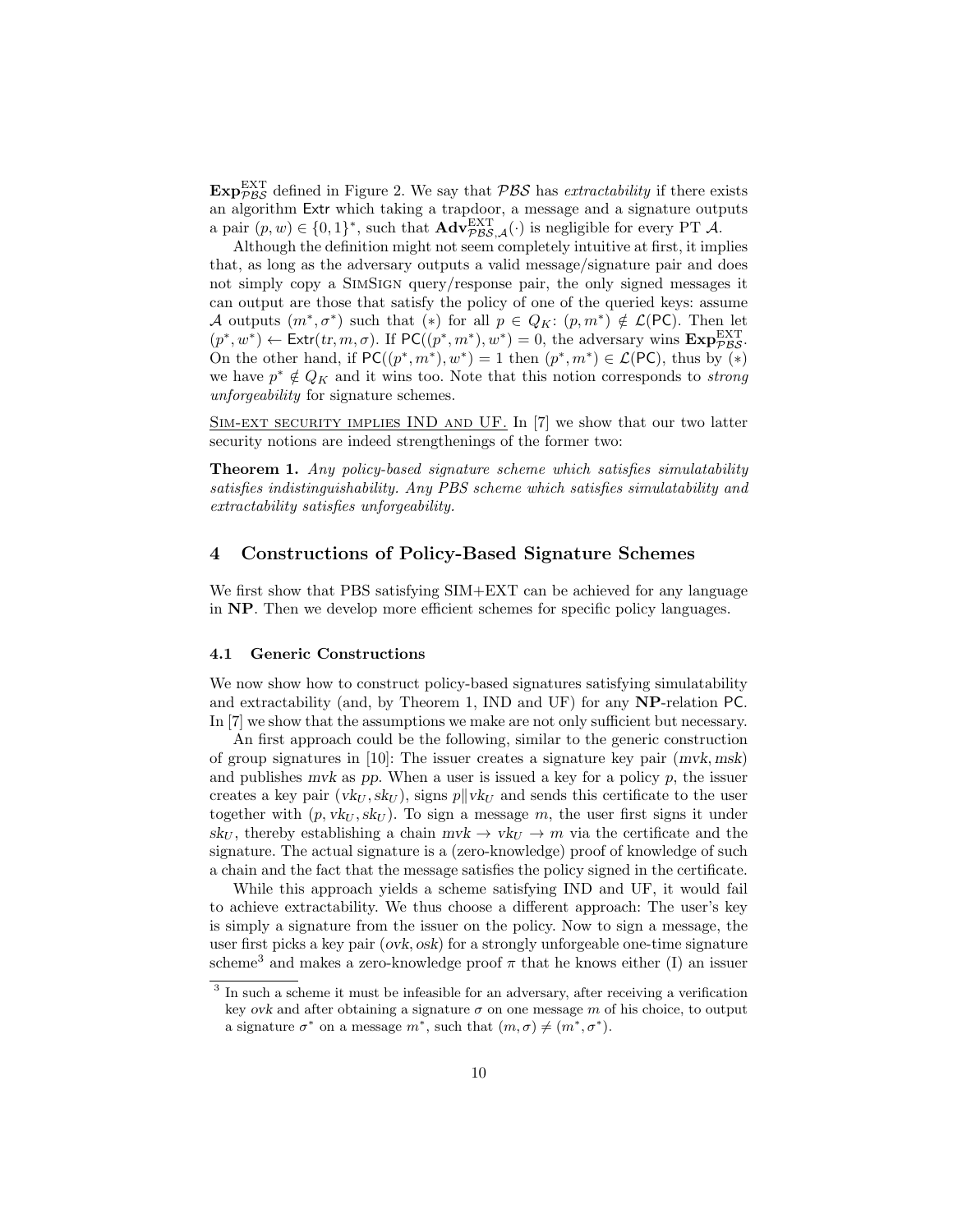$\mathsf{Setup}(1^\lambda)$  $\mathit{crs} \leftarrow\!\! \mathsf{s}\, \mathsf{Setup}_{\mathrm{nizk}}(1^\lambda)$  $(pk, dk) \leftarrow$ s KeyGen $_{\text{pke}}(1^{\lambda})$  $(mvk, msk) \leftarrow$  Key $\mathsf{\hat{G}en}_{\text{sig}}(1^{\lambda})$ Return  $pp \leftarrow (crs, pk, mvk)$  and msk KeyGen(msk, p) s ← Sign $_{\text{sig}}(\text{msk}, 1|| p)$ Return  $sk_p \leftarrow (pp, p, s)$  $Sign(sk_n, m, w)$ Parse  $((crs, pk, mvk), p, s) \leftarrow sk_p$ If  $PC((p, m), w) = 0$  then return  $\perp$  $(\mathit{ovk}, \mathit{osk}) \leftarrow \!\! \ast \mathsf{KeyGen}_{\mathit{ots}}(1^\lambda)$  $\rho_p, \rho_s, \rho_w \leftarrow \{0, 1\}^{\lambda}; C_p \leftarrow \mathsf{Enc}(pk, p; \rho_p)$  $C_s \leftarrow \mathsf{Enc}(pk, s; \rho_s); C_w \leftarrow \mathsf{Enc}(pk, w; \rho_w)$  $\pi \leftarrow$  Prove $(crs, (pk, mvk, C_p, C_s, C_w,$  $ovk, m$ ,  $(p, s, w, \rho_p, \rho_s, \rho_w)$  $\tau \leftarrow s$  Sign<sub>ots</sub>(osk,  $(m, C_p, C_s, C_w, \pi)$ ) Return  $\sigma \leftarrow (ovk, C_p, C_s, C_w, \pi, \tau)$ Verify $(pp, m, \sigma)$ Parse  $(crs, pk, mvk) \leftarrow pp$ Parse  $(ovk, C_p, C_s, C_w, \pi, \tau) \leftarrow \sigma$ Return 1 iff Verify $_{\text{nizk}}(crs, (pk, mvk, C_p, C_s, C_w,$  $ovk, m$ ,  $\pi$ ) = 1 and Verify<sub>ots</sub> $(ovk, (m, C_p, C_s, C_w, \pi), \tau) = 1$  $\mathsf{SimSetup}(1^\lambda)$  $\mathit{crs} \leftarrow\!\! \mathsf{s}\, \mathsf{Setup}_{\mathrm{nizk}}(1^\lambda)$  $(pk, dk) \leftarrow$  KeyGen<sub>pke</sub> $(1^{\lambda})$  $(mvk, msk) \leftarrow$  KeyGen<sub>sig</sub> $(1^{\lambda})$ Return  $pp \leftarrow (crs, pk, mvk), msk$ and  $tr \leftarrow (msk, dk)$ SKeyGen((msk, dk), p) s ← Sign $_{\text{sig}}(\text{msk}, 1|| p)$ Return  $sk_p \leftarrow (pp, p, s)$  $SimSign((msk, dk), m)$  $(ovk, osk) \leftarrow$  **KeyGen**<sub>ots</sub> $(1^{\lambda})$  $s \leftarrow$ \$ Sign<sub>sig</sub>(msk, 0∥ovk)  $\rho_p, \rho_s, \rho_w \leftarrow \{0,1\}^{\lambda}$  $C_p \leftarrow \mathsf{Enc}(pk, 0; \rho_p)$  $C_s \leftarrow \mathsf{Enc}(pk, s; \rho_s)$  $C_w \leftarrow \mathsf{Enc}(pk, 0; \rho_w)$  $\pi \leftarrow s$  Prove $(crs, (pk, mvk, C_p, C_s,$  $C_w, \text{ovk}, m), (0, s, 0, \rho_p, \rho_s, \rho_w))$  $\tau \leftarrow$  Sign<sub>ots</sub>(osk,  $(m, C_p, C_s, C_w, \pi))$ Return  $\sigma \leftarrow (ovk, C_p, C_s, C_w, \pi, \tau)$  $Ext((msk, dk), m, \sigma)$ Parse  $(ovk, C_p, C_s, C_w, \pi, \tau) \leftarrow \sigma$  $p \leftarrow \mathsf{Dec}(dk, C_p)$ ;  $w \leftarrow \mathsf{Dec}(dk, C_w)$ Return  $(p, w)$ 

Fig. 3. Generic construction of PBS

signature on a policy p such that  $(p, m) \in \mathcal{L}(PC)$  or (II) an issuer signature on ovk. Finally, he adds a signature under ovk of both the message and the proof. As we will see, this construction satisfies both SIM (where the simulator can make a signature on ovk and use clause (II) for the proof) and EXT (as  $\pi$  is a proof of knowledge).

We formalize the above: Let  $\mathcal{S}ig = (\mathsf{KeyGen}_{\text{sig}}, \mathsf{Sign}_{\text{sig}}, \mathsf{Verify}_{\text{sig}})$  be a signature scheme which is unforgeable under chosen-message attacks (UF-CMA),  $\mathcal{O}t\mathcal{S}ig = (KeyGen_{ots}, Sign_{ots}, Verify_{ots})$  a strongly unforgeable one-time signature scheme and let  $PKE = (KeyGen<sub>oke</sub>, Enc, Dec)$  be an IND-CPA-secure public-key encryption scheme. For a policy checker PC we define the following NP-relation:

 $(1)$ 

$$
((pk, mvk, C_p, C_s, C_w, ovk, m), (p, s, w, \rho_p, \rho_s, \rho_w)) \in R_{\text{NP}}
$$
  
\n
$$
\iff C_p = \text{Enc}(pk, p; \rho_p) \land C_s = \text{Enc}(pk, s; \rho_s) \land C_w = \text{Enc}(pk, w; \rho_w)
$$
  
\n
$$
\land \left[ (\text{Verify}_{\text{sig}}(mvk, 1 \| p, s) = 1 \land \text{PC}((p, m), w) = 1) \right] \lor \text{Verify}_{\text{sig}}(mvk, 0 \| ovk, s) = 1 \right]
$$
  
\n(1)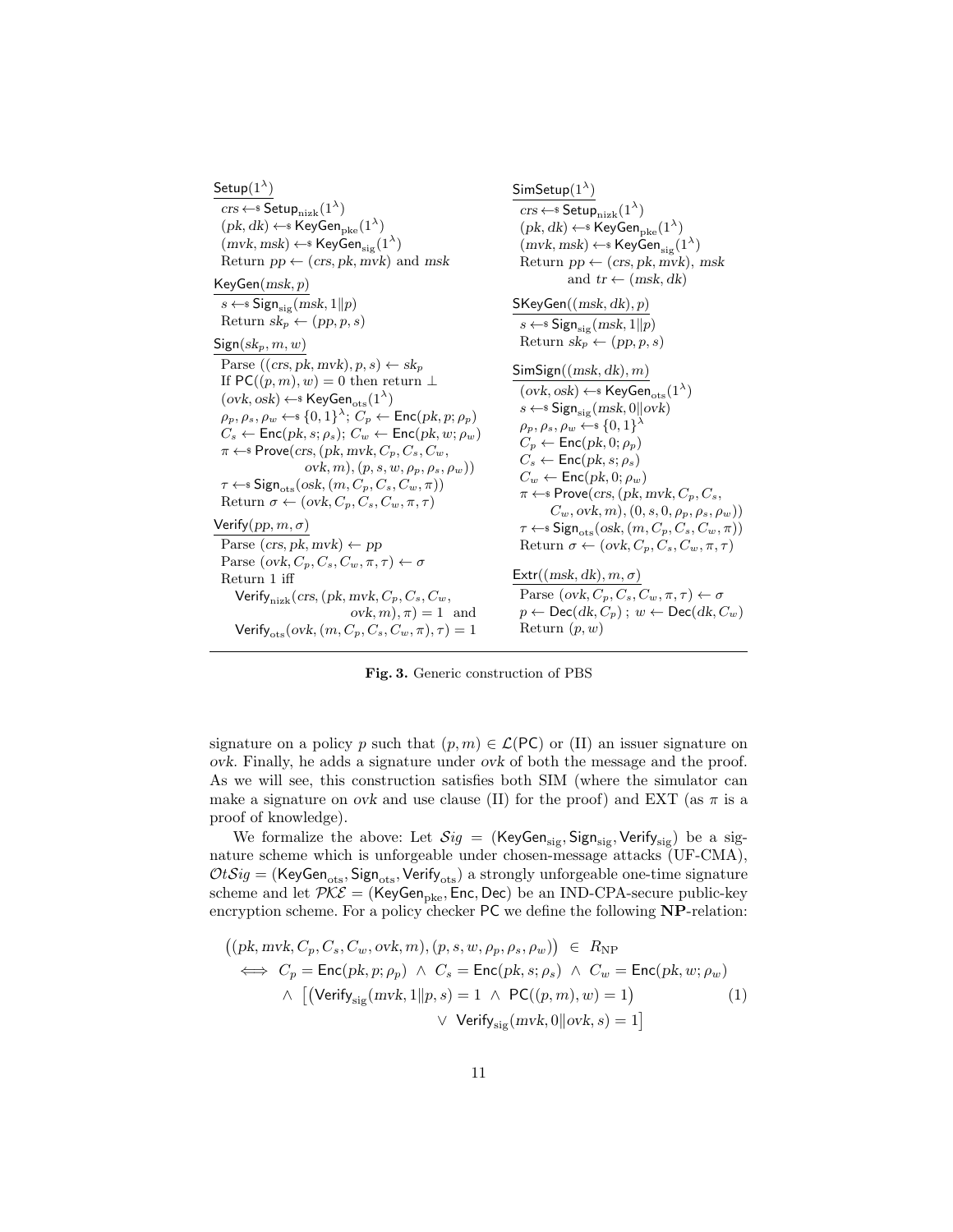| Setup $(1^{\lambda})$                                                                  | SimSetup $(1^{\lambda})$                                                         |
|----------------------------------------------------------------------------------------|----------------------------------------------------------------------------------|
| $\operatorname{crs} \leftarrow \operatorname{setup}_{\operatorname{mix}}(1^{\lambda})$ | $(crs, tr) \leftarrow$ SimSetup <sub>nizk</sub> $(1^{\lambda})$                  |
| $(mvk, msk) \leftarrow$ KeyGen <sub>sig</sub> $(1^{\lambda})$                          | $(mvk, msk) \leftarrow$ s KeyGen $_{\text{sig}}(1^{\lambda})$                    |
| Return $pp \leftarrow (crs, mvk), msk$                                                 | Return $pp \leftarrow (crs, mvk), msk,$                                          |
| KeyGen(msk, p)                                                                         | $tr_{\text{obs}} \leftarrow (pp, msk, tr)$                                       |
| $c \leftarrow s$ Sign <sub>sig</sub> $(msk, p)$                                        | $\mathsf{SKeyGen}((pp, msk, tr), p)$                                             |
| Return $sk \leftarrow (pp, p, c)$                                                      | $c \leftarrow s$ Sign <sub>sig</sub> (msk, p); Return sk $\leftarrow (pp, p, c)$ |
| $Sign(sk = ((crs, mvk), p, c), m, w)$                                                  | SimSign(((crs, mvk), msk, tr), m)                                                |
| $\sigma \leftarrow$ Prove $(crs, (mvk, m), (p, c, w))$                                 | Return $\sigma \leftarrow$ SimProve $(crs, tr, (mvk, m))$                        |
| Return $\sigma$                                                                        | $Ext((crs, mvk), msk, tr), m, \sigma)$                                           |
| Verify( $pp = (crs, mvk), m, \sigma$ )                                                 | $(p, c, w) \leftarrow \text{Extr}_{\text{nizk}}(tr, (mvk, m), \sigma)$           |
| Return Verify <sub>nizk</sub> (crs, $(mvk, m), \sigma)$                                | Return $(p, w)$                                                                  |

Fig. 4. PBS based on SE-NIZKs.

Let  $NIZK = (Setup_{nizk}, Prove, Verify_{nizk})$  be a non-interactive zero-knowledge (NIZK) proof system for  $\mathcal{L}(R_{\text{NP}})$ . Our construction  $\mathcal{PBS}$  for a policy checker PC is detailed in Figure 3, and in [7] we prove the following:

**Theorem 2.** If  $PKE$  satisfies IND-CPA, Sig is UF-CMA,  $OtSig$  is a strongly unforgeable one-time signature scheme and NIZK is a NIZK proof system for  $\mathcal{L}(R_{NP})$  then PBS, defined in Figure 3, satisfies simulatability and extractability.

We now present a much simpler construction of PBS by relying on a more advanced cryptographic primitive: simulation-extractable (SE) NIZK proofs [30] (see [7] for the definition). Let  $\mathcal{S}ig =$  (KeyGen<sub>sig</sub>, Sign<sub>sig</sub>, Verify<sub>sig</sub>) be a signature scheme and for a policy checker PC let  $\mathcal{NIZK} = \mathcal{S}$ etup<sub>nizk</sub>, Prove, Verify<sub>nizk</sub>, SimSetup<sub>nizk</sub>, SimProve, Extr<sub>nizk</sub>) be a SE-NIZK for the following NP-relation, whose statements are of the form  $X = (vk, m)$  with witnesses  $W = (p, c, w)$  and

 $((vk, m), (p, c, w)) \in R_{\text{NP}} \iff \text{Verify}_{\text{sig}}(vk, p, c) = 1 \land ((p, m), w) \in \text{PC}$ 

Then the scheme in Figure 4 is a PBS for PC which satisfies SIM+EXT. In [7] we prove this for a more general scheme allowing delegation.

#### 4.2 Efficient Construction via Groth-Sahai Proofs

Our efficient construction of PBS will be defined over a bilinear group. This is a tuple  $(p, \mathbb{G}, \mathbb{H}, \mathbb{T}, G, H)$ , where  $\mathbb{G}, \mathbb{H}$  and  $\mathbb{T}$  are groups of prime order p, generated by G and H, respectively, and  $e: \mathbb{G} \times \mathbb{H} \to \mathbb{T}$  is a bilinear map such that  $e(G, H)$ generates  $\mathbb T$ . We denote the group operation multiplicatively and let  $1_{\mathbb G}$ ,  $1_{\mathbb H}$  and  $1_T$  denote the neutral elements of G, H and T. Groth-Sahai proofs [31] let us prove that there exists a set of elements  $(X, Y) = (X_1, \ldots, X_n, Y_1, \ldots, Y_\ell) \in \mathbb{G}^n \times \mathbb{H}^\ell$ which satisfy equations  $E(\mathbf{X}, \mathbf{Y})$  of the form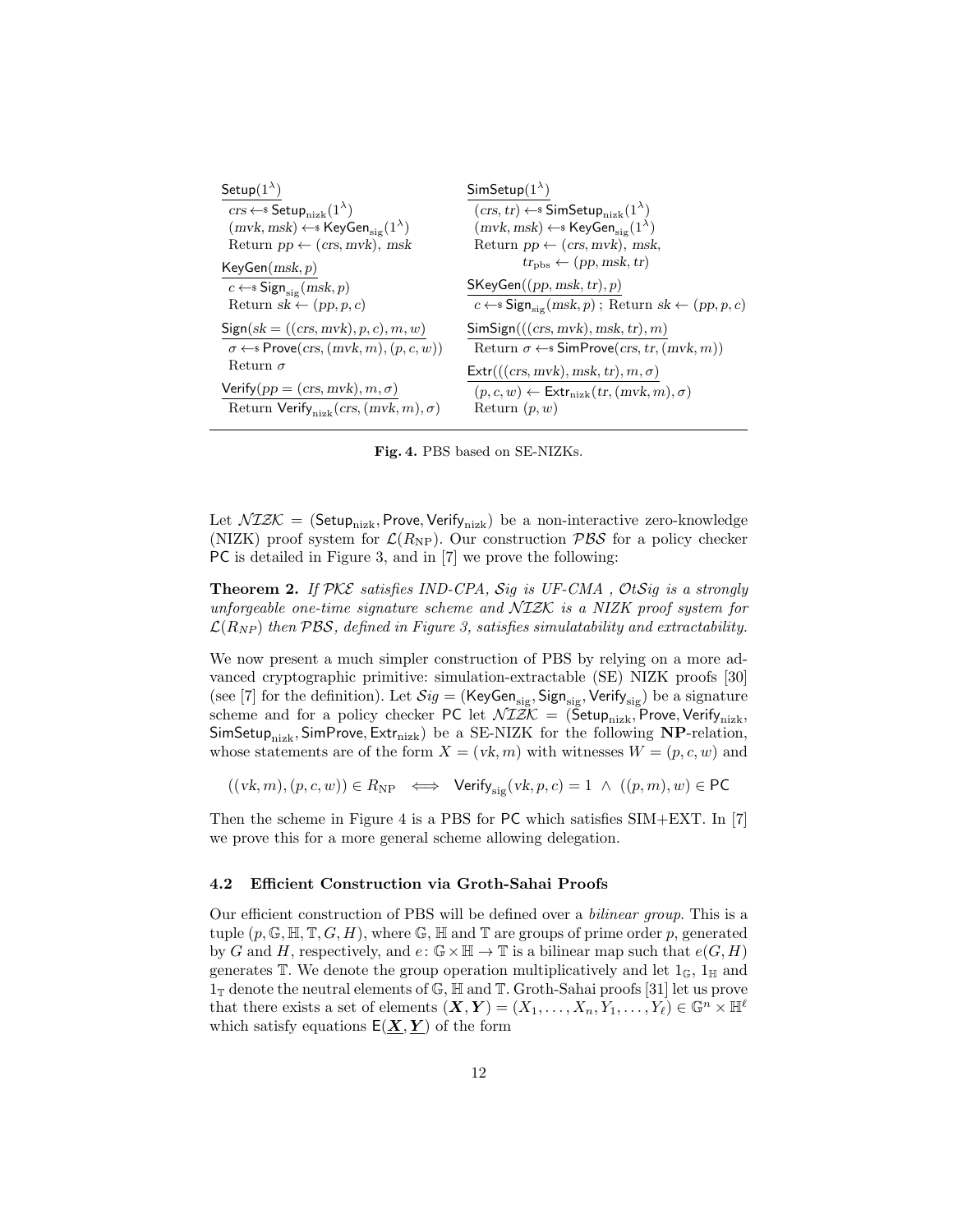$$
\prod_{i=1}^{k} e(P_i, Q_i) \prod_{j=1}^{\ell} e(A_j, \underline{Y}_j) \prod_{i=1}^{n} e(\underline{X}_i, B_i) \prod_{i=1}^{n} \prod_{j=1}^{\ell} e(\underline{X}_i, \underline{Y}_j)^{\gamma_{ij}} = 1_{\mathbb{T}}
$$
(2)

Such an equation  $E$  is called a *pairing-product equation*<sup>4</sup> (PPE) and is uniquely defined by its constants  $P, Q, A, B$  and  $\Gamma := (\gamma_{ij})_{i \in [n], j \in [\ell]}$ . These equations have already found many uses in cryptography, of which the following two are relevant here: they can define the verification predicate of a digital signature (see [1]), or witness the fact that a ciphertext encrypts a certain value (see [7]). Our aim is to construct policy-based signatures where policies define (sets of) PPEs, which must be satisfied by the message and the witness.

Groth and Sahai define a setup algorithm which on input a bilinear group outputs a common reference string crs and an extraction key xk. On input crs, an equation E and a satisfying witness  $(X, Y)$ , algorithm Prove<sub>gs</sub> outputs a proof  $\pi$ . Proofs are verified by  $Verify_{gs}(crs, E(\cdot, \cdot), \pi)$ . Under the SXDH assumption (see [31]), proofs are witness-indistinguishable [27], that is, proofs for an equation using different witnesses are computationally indistinguishable. Moreover, they are extractable and thus proofs of knowledge [24]: From every valid proof  $\pi$ ,  $Ext_{gs}(xk, E(\underline{\cdot}, \underline{\cdot}), \pi)$  extracts a witness  $(X, Y)$  such that  $E(X, Y) = 1$ .

In our Groth-Sahai-based construction of PBS, messages and witnesses will be group elements and a policy defines a set of equations as in (2) that have to be satisfied. The policy checker is thus defined as follows: the policy  $p$  defines a set of equations  $(E_1, \ldots, E_n)$  and  $PC((p, m), w) = 1$  iff  $E_i(m, w) = 1$  for all  $i \in [n]$ , where  $m \in \mathbb{G}^{n_m} \times \mathbb{H}^{\ell_m}$  and  $w \in \mathbb{G}^{n_w} \times \mathbb{H}^{\ell_w}$ .

GS proofs only allow us to extract group elements; however, an equation and thus a policy—is defined by a set of group elements and exponents  $\gamma_{ij}$ . In order to hide a policy, we need to swap the roles of constants and variables in an equation, as this will enable us to hide the policy defined by the constants. We first transform equations as in (2) into a set of equivalent equations without exponents. To do so, we introduce auxiliary variables  $\hat{Y}_{ij}$ , add  $i \cdot j$  new equations and define the set  $E^{(no-exp)}$  as follows:

$$
\prod e(P_i, Q_i) \prod e(A_j, \underline{Y_j}) \prod e(\underline{X_i}, B_i) \prod \prod e(\underline{X_i}, \widehat{Y}_{ij}) = 1_{\mathbb{T}} \wedge \bigwedge_{i,j} e(G, \widehat{\underline{Y}_{ij}}) = e(G^{\gamma_{ij}}, \underline{Y_j}) \quad (3)
$$

A witness  $(X, Y)$  satisfies E in (2) iff  $(X, Y, (\hat{Y}_{ij} := Y_j^{\gamma_{ij}})_{i,j})$  satisfies the set of equations  $\mathsf{E}^{(\text{no-exp})}$  in (3). Now we can show that a (clear) message  $(M, N)$ satisfies a "hidden" policy defined by equation E, witnessed by elements  $(V, W)$ , since we can express policies as sets of group elements.

Our second building block are structure-preserving signatures [1], which were designed to be combined with GS proofs: their keys, messages and signatures consist of elements from  $\mathbb{G}$  and  $\mathbb{H}$  and signatures are verified by evaluating

<sup>&</sup>lt;sup>4</sup> This is a *simulatable* pairing-product equation, that is, one for which Groth-Sahai proofs can be made zero-knowledge.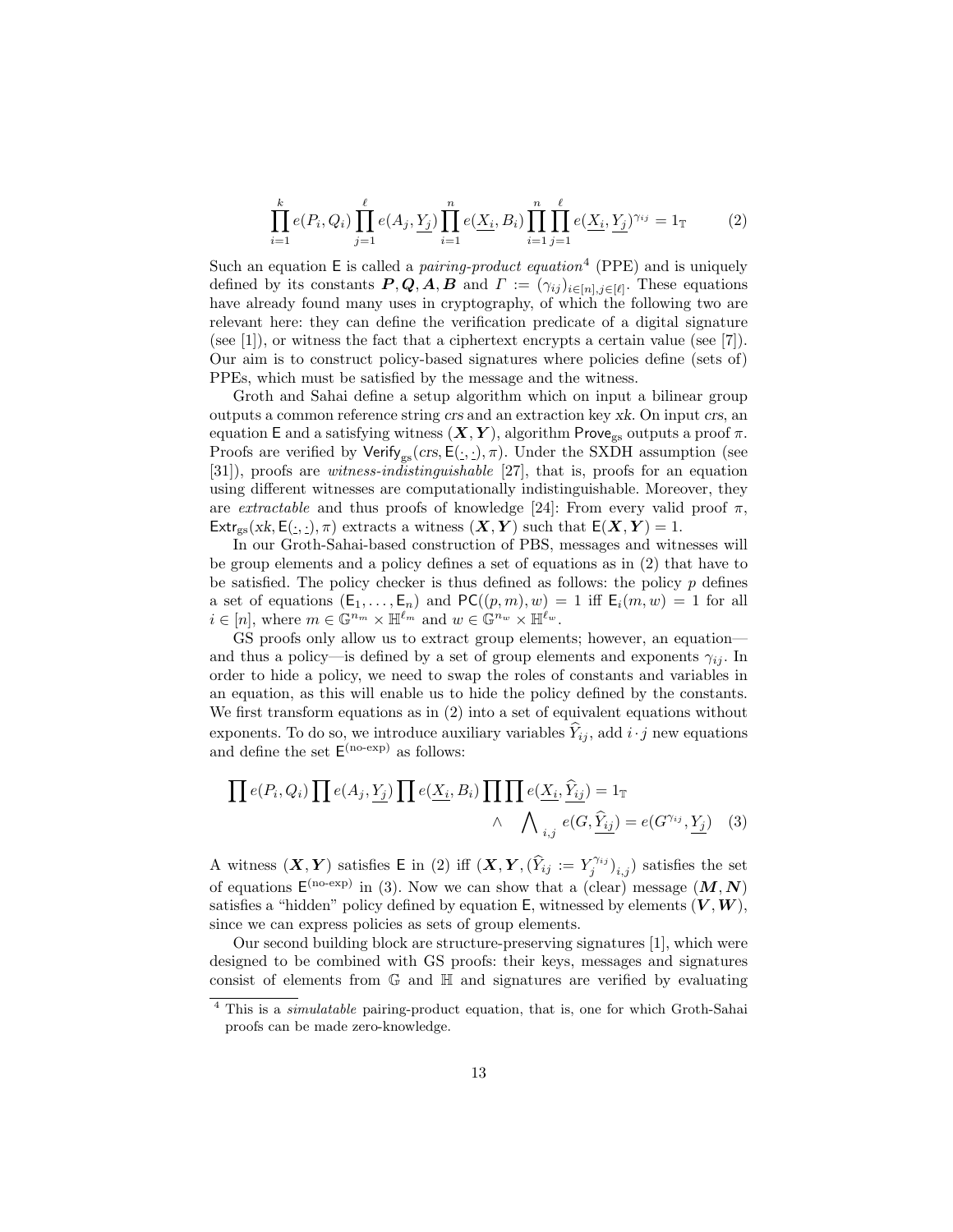PPEs. GS proofs let us prove knowledge of keys, messages, and/or signatures which satisfy verification, without revealing anything beyond this fact.

Our construction now follows the blueprint of the generic scheme in Figure 3. The setup creates a CRS for GS proofs and a key pair (mvk, msk) for a structurepreserving scheme  $\mathcal{S}ig_{\rm{sn}}$ . (Note that here we need not encrypt any witnesses like in the generic construction, since GS proofs are extractable.) We transform every PPE  $E$  contained in a policy to a set of equations  $E^{(no-exp)}$  without exponents. The policies can thus be expressed as sets of group elements describing the equations  $E^{(no-exp)}$ , which can be signed by  $\mathcal{S}ig_{sp}$ .

A signing key is a signature on the policy under msk and signing is done by choosing a one-time signature key pair (ovk, osk), proving a statement analogous to (1) and signing the proof and the message with osk. A further technical obstacle is that we need to express the disjunction in the statement to be proven as (a conjunction of) sets of PPEs. We achieve this by following Groth's approach in [30]. The details of the construction can be found in [7].

A simple use case. Messages that are elements of bilinear groups and policies demanding that they satisfy PPEs will prove useful to construct other cryptographic schemes like group signatures. Yet, our pairing-based construction might seem too abstract for deploying PBS to manage signing rights in a company—one of the motivations given in the introduction.

However, consider the following simple example: A company issues keys to their employees which should allow them to sign only messages  $h||m$  that start with a particular header h. (E.g. h could be "Contract with company  $X$ ", so employees are limited to signing contracts with X.) This can be implemented by mapping messages  $h||m$  to  $(F(h), F(m))$  via a collision-resistant hash function  $F: \{0,1\}^* \to \mathbb{G}$ . (E.g. first hash to  $\mathbb{Z}_p$  via some f and then set  $F(x) = G^{f(x)}$ .) The policy  $p^*$  requiring messages to start with  $h^*$  can then be expressed as  $PC((p^*, h \| m)) = 1 \Leftrightarrow e(F(h^*), H) e(F(h), H^{-1}) = 1.$ 

Another option would be to additionally demand that an employee hold a credential (verified via PPEs), which she must use as a witness when signing.

## 5 Applications and Implications

Here we illustrate how PBS can provide a unifying framework for work on advanced forms of signatures and beyond, capturing some primitives as special cases and allowing others to be derived in simple and natural ways. Here we show how PBS allows one to easily obtain group signatures [10]. In [7] we show that they imply signatures of knowledge [21] and attribute-based signatures [34]. These applications are illustrative rather than exhaustive.

Section 4.1 shows which primitives are sufficient for policy-based signatures. We now ask the converse question, namely which primitives are necessary, that is, which fundamental cryptographic primitives are implied by PBS? In [7] we show that PBSs imply simulation-extractable NIZKs and IND-CPA encryption. By a result [39] they thus imply IND-CCA public-key encryption. The sufficient assumptions we make in our constructions of Section 4.1 are thus also necessary.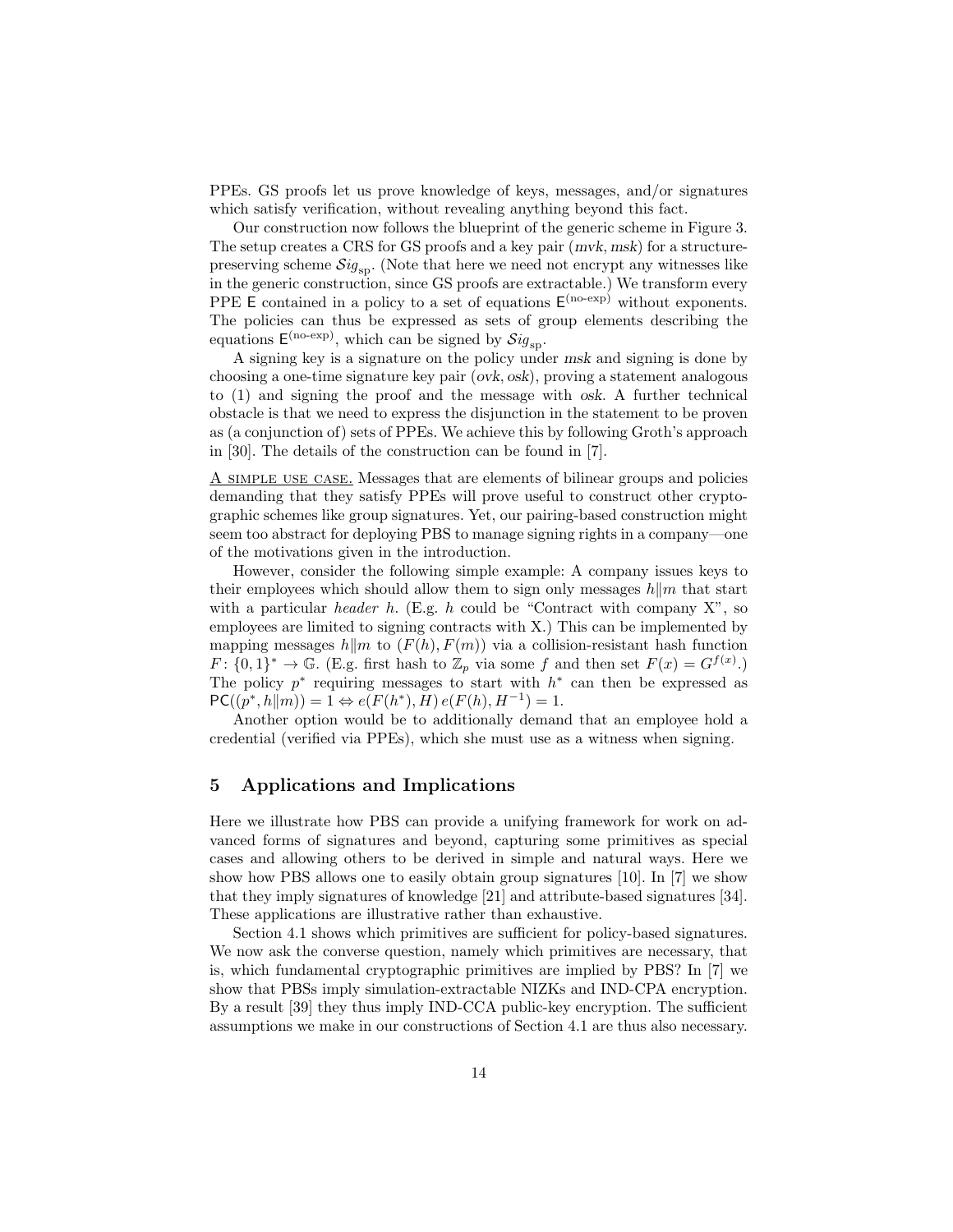CCA-Secure Group Signatures from PBS. Group signatures [22] let members sign anonymously on behalf of a group. To deter misuse, the group manager holds a secret key which can *open* signatures, that is, reveal the member that made the signature. As defined in [10], a group-signature scheme  $\mathcal{GS}$  is a 4-tuple of PT algorithms. On input  $1^{\lambda}$  and the group size  $1^n$ , key generation algorithm GKg returns the group public key gpk, the manager's secret key gmsk and a vector of member secret keys **gsk**. On input **gsk**[i] and a message  $m \in \{0, 1\}^*$ , signing algorithm GSig returns a group signature  $\gamma$  by member i on m. On input gpk, m and  $\gamma$ , verification algorithm GVf outputs a bit. On input gmsk, m and  $\gamma$ , the opening algorithm Open returns an identity  $i \in [n]$  or  $\perp$ .

Full anonymity requires that an adversary cannot decide which of two group members of its choice produced a group signature, even when given an oracle that opens any other signature. Traceability means that an adversary, which is allowed to corrupt users, cannot produce a group signature which opens to a user that was not corrupted. (We give a formal definition in [7].)

We now construct group signatures from CCA-secure public-key encryption and PBS. Since the former can be constructed from PBS (as we show in [7]), this means that PBS implies group signatures. The main idea is to define a group signature as a ciphertext plus a PBS. When making a group signature on a message  $m$ , a member is required to encrypt her identity as  $c$  and then sign  $(c, m)$ . This is enforced by issuing to the member a PBS key whose policy ensures that c must be an encryption of the member's identity. Let  $PKE =$ (KeyGen<sub>pke</sub>, Enc, Dec) be a public-key encryption scheme satisfying IND-CCA and let  $\hat{\mathcal{P}}\mathcal{BS} =$  (Setup, KeyGen<sub>pbs</sub>, Sign, Verify) be a PBS for the following NPrelation:

$$
\mathsf{PC}(((ek, i), (c, m)), r) \iff c = \mathsf{Enc}(ek, i; r) . \tag{4}
$$

(See [7] for an encryption scheme such that (4) lies in the language of our efficient PBS from Section 4.2.) In [7] we sow that the following group-signature scheme satisfies full anonymity and traceability as formalized by [10].

| $GKg(1^{\lambda}, 1^n)$                                     | $GSig((pp, ek, i, sk_i), m)$                          |
|-------------------------------------------------------------|-------------------------------------------------------|
| $(pp, msk) \leftarrow$ Setup $(1^{\lambda})$                | $r \leftarrow \{0,1\}^{\lambda}$                      |
| $(ek, dk) \leftarrow$ KeyGen <sub>pke</sub> $(1^{\lambda})$ | $c \leftarrow \mathsf{Enc}(ek, i; r)$                 |
| For $i=1,\ldots,n$ do                                       | $\sigma \leftarrow$ Sign(sk <sub>i</sub> , (c, m), r) |
| $sk_i \leftarrow$ KeyGen <sub>pbs</sub> $(msk, (ek, i))$    | Return $(c, \sigma)$                                  |
| $\mathbf{g}$ sk $[i] \leftarrow (pp, ek, i, sk_i)$          |                                                       |
| Return $(gpk \leftarrow (pp, ek), gmsk \leftarrow dk, gsk)$ | Open $(gmsk, m, (c, \sigma))$                         |
|                                                             | If Verify $(pp, (c, m), \sigma) = 0$                  |
| $\mathsf{GVf}((pp,ek),m,(c,\sigma))$                        | Then return $\perp$                                   |
| Return Verify $(pp, (c, m), \sigma)$                        | Return Dec( $cmsk, c$ )                               |

### 6 Delegatable Policy-Based Signatures

In an organization, policies may be hierarchical, reflecting the organization structure. Thus, a president may declare a high-level policy to vice presidents and issue keys to them. Each of the vice presidents augments the policy with their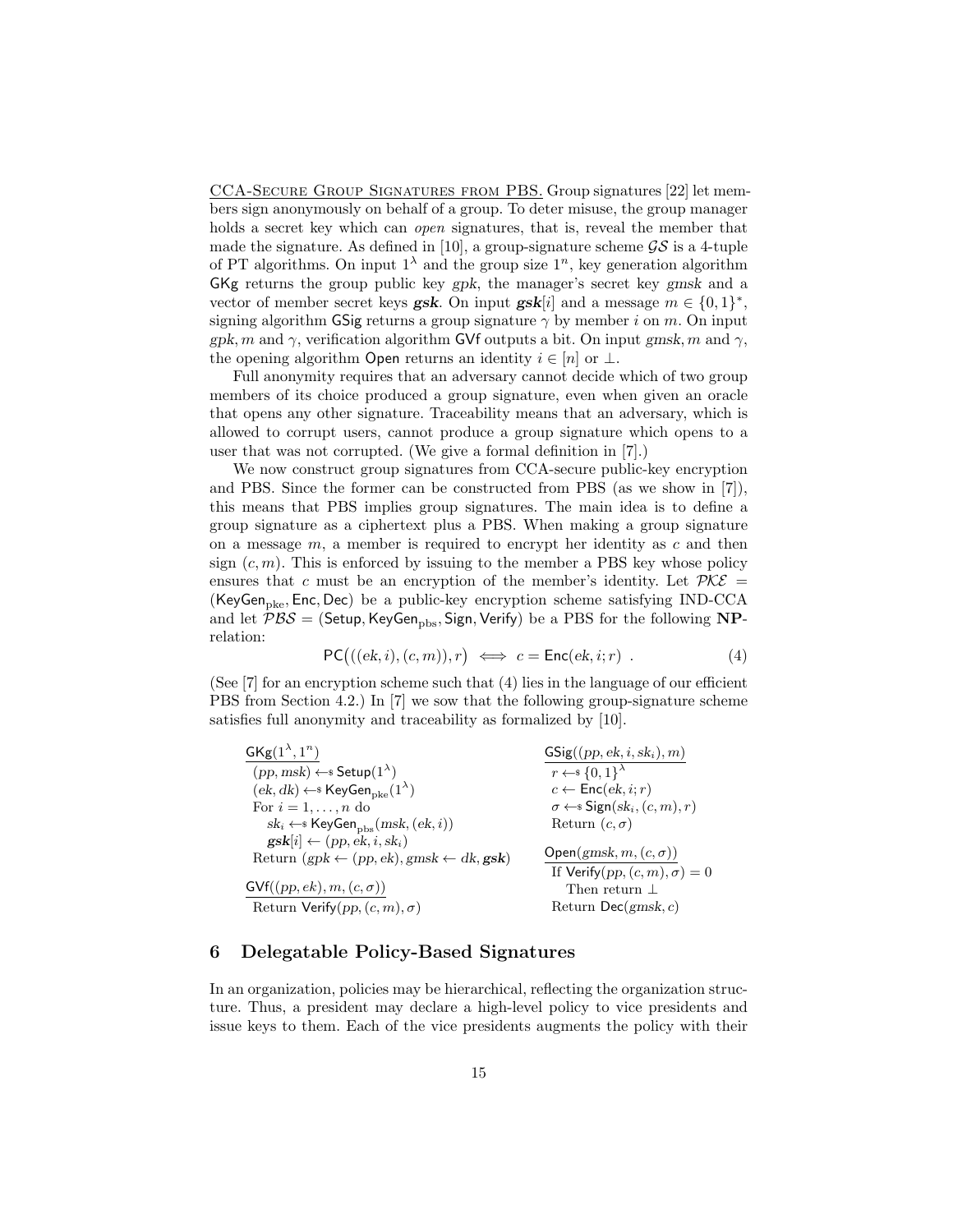own sub-policies for managers below them, and so on. To support this, we extend PBS to allow delegation. We define and achieve delegatable policy-based signatures, where a user holding a key for some policy can delegate her key to another user and possibly restrict the associated policy. We formalize this by associating keys to vectors of policies and require that keys can (only) sign messages which are allowed under all policies associated to the key. In order to restrict the policy at delegation, users can add policies to the associated vector.

Consider the following simple use case: A company issues a key to a manager Alice which enables her to sign contracts with companies  $X, Y$  and  $Z$ . Now Bob is negotiating a contract with Z on behalf of Alice, so she gives Bob a key that only lets him sign contracts with Z.

In [7] we provide a syntax and definitions of UF and IND, as well as SIM and EXT, which are straightforward generalizations of those for PBS. However, we strengthen IND by letting the adversary (who obtains msk) construct the keys under one of which the experiment makes a signature. This ensures that when Alice delegates different keys to Bob and Carol, she will not be able to tell by whom a message was signed. Analogously, we let the adversary choose the key in SIM.

With regard to a construction, we note that in the PBS schemes in Figures 3 and 4, a signing key  $sk_p$  is simply a signature from the authority on the associated policy p. We add delegation to PBS by replacing the signature with an appendonly signature [33]. These signatures allow anyone holding a signature on a message p to create a signature on  $p||p'$  for any p'. One can thus append a new part to a signed message, but this is the only transformation allowed. Appendonly signatures can be constructed from any signature scheme. Holding a key, which is a signature on a vector of policies  $p$ , a user can delegate the key after (possibly) appending a new policy.

Due to space constraints, the definitions as well as the constructions are deferred to the full version [7].

## Acknowledgments

Mihir Bellare was supported in part by NSF grants CNS-1228890, CNS-1116800, CNS-0904380 and CCF-0915675. Georg Fuchsbauer was supported by the European Research Council, ERC Starting Grant (259668-PSPC); part of his work was done while at Bristol University, supported by EPSRC grant EP/H043454/1.

## References

- 1. M. Abe, G. Fuchsbauer, J. Groth, K. Haralambiev, and M. Ohkubo. Structurepreserving signatures and commitments to group elements. In T. Rabin, editor, CRYPTO 2010, volume 6223 of LNCS, pages 209–236. Springer, Aug. 2010.
- 2. S. Agrawal, S. Gorbunov, V. Vaikuntanathan, and H. Wee. Functional encryption: New perspectives and lower bounds. In R. Canetti and J. A. Garay, editors, CRYPTO 2013, volume 8043 of LNCS, pages 500–518. Springer, Aug. 2013.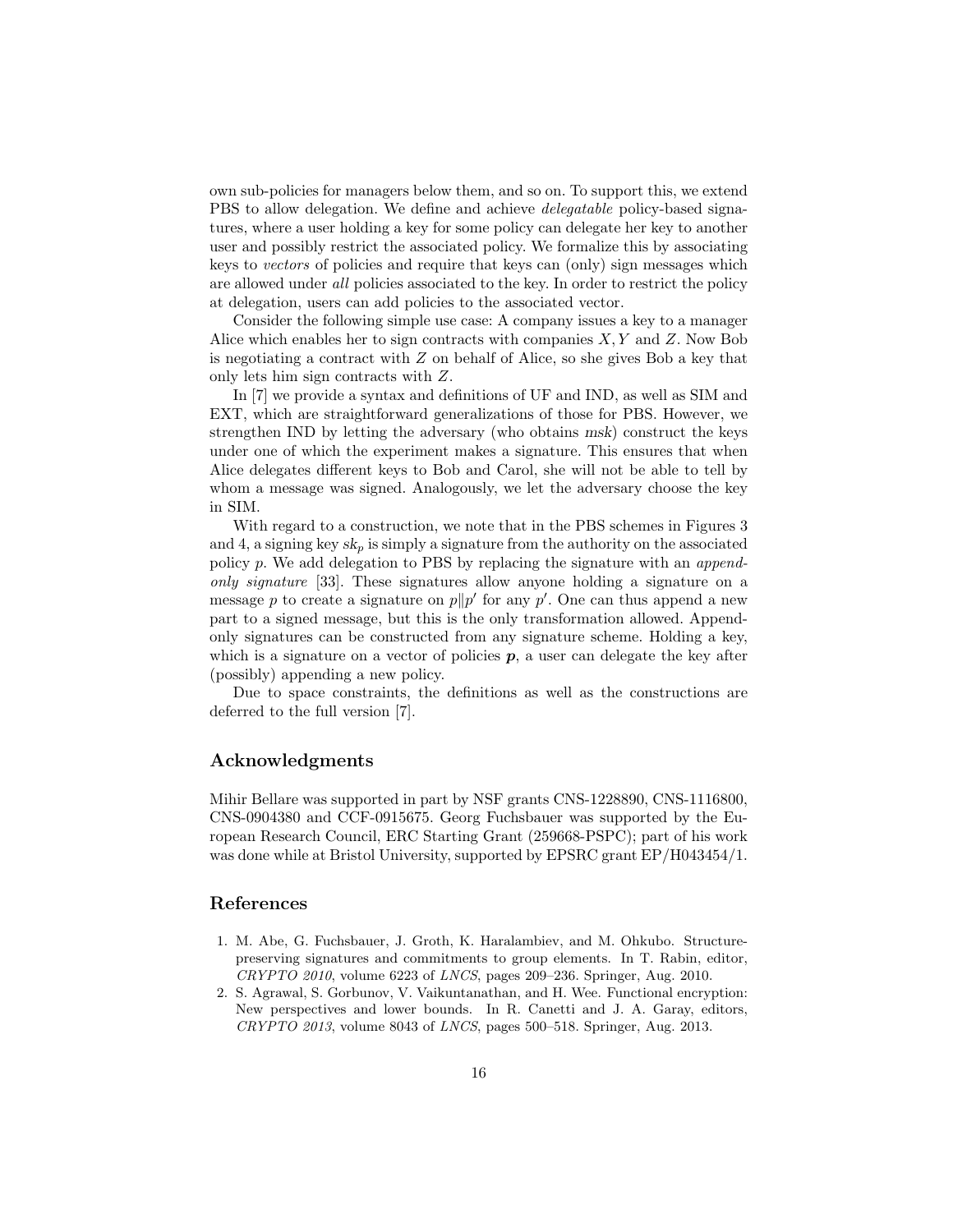- 3. M. Backes, S. Meiser, and D. Schröder. Delegatable functional signatures. Cryptology ePrint Archive, Report 2013/408, 2013.
- 4. W. Bagga and R. Molva. Policy-based cryptography and applications. In Financial Cryptography and Data Security, pages 72–87. Springer, 2005.
- 5. M. Barbosa and P. Farshim. On the semantic security of functional encryption schemes. In PKC 2013, volume 7778 of LNCS, pages 143–161, 2013.
- 6. M. Belenkiy, M. Chase, M. Kohlweiss, and A. Lysyanskaya. P-signatures and noninteractive anonymous credentials. In R. Canetti, editor, TCC 2008, volume 4948 of LNCS, pages 356–374. Springer, Mar. 2008.
- 7. M. Bellare and G. Fuchsbauer. Policy-based signatures. Cryptology ePrint Archive, Report 2013/413, 2013.
- 8. M. Bellare and S. Goldwasser. New paradigms for digital signatures and message authentication based on non-interative zero knowledge proofs. In G. Brassard, editor, CRYPTO'89, volume 435 of LNCS, pages 194–211. Springer, Aug. 1989.
- 9. M. Bellare, S. Meiklejohn, and S. Thomson. Key-versatile signatures and applications: RKA, KDM and Joint Enc/Sig. Cryptology ePrint Archive, Report 2013/326, 2013.
- 10. M. Bellare, D. Micciancio, and B. Warinschi. Foundations of group signatures: Formal definitions, simplified requirements, and a construction based on general assumptions. In E. Biham, editor, EUROCRYPT 2003, volume 2656 of LNCS, pages 614–629. Springer, May 2003.
- 11. M. Bellare and A. O'Neill. Semantically-secure functional encryption: Possibility results, impossibility results and the quest for a general definition. In Cryptology and Network Security - 12th International Conference, CANS 2013, Proceedings, volume 8257 of Lecture Notes in Computer Science, pages 218–234. Springer, 2013.
- 12. M. Bellare and P. Rogaway. Random oracles are practical: A paradigm for designing efficient protocols. In V. Ashby, editor, ACM CCS 93, pages 62–73. ACM Press, Nov. 1993.
- 13. M. Bellare and P. Rogaway. The security of triple encryption and a framework for code-based game-playing proofs. In S. Vaudenay, editor, EUROCRYPT 2006, volume 4004 of LNCS, pages 409–426. Springer, May / June 2006.
- 14. A. Bender, J. Katz, and R. Morselli. Ring signatures: Stronger definitions, and constructions without random oracles. In S. Halevi and T. Rabin, editors, TCC 2006, volume 3876 of LNCS, pages 60–79. Springer, Mar. 2006.
- 15. D. Boneh, A. Sahai, and B. Waters. Functional encryption: Definitions and challenges. In Y. Ishai, editor, TCC 2011, volume 6597 of LNCS, pages 253–273. Springer, Mar. 2011.
- 16. D. Boneh and B. Waters. Constrained pseudorandom functions and their applications. Cryptology ePrint Archive, Report 2013/352, 2013.
- 17. X. Boyen. Mesh signatures. In M. Naor, editor, EUROCRYPT 2007, volume 4515 of LNCS, pages 210–227. Springer, May 2007.
- 18. E. Boyle, S. Goldwasser, and I. Ivan. Functional signatures and pseudorandom functions. Cryptology ePrint Archive, Report 2013/401, 2013.
- 19. J. Camenisch and A. Lysyanskaya. An efficient system for non-transferable anonymous credentials with optional anonymity revocation. In B. Pfitzmann, editor, EUROCRYPT 2001, volume 2045 of LNCS, pages 93–118. Springer, May 2001.
- 20. M. Chase, M. Kohlweiss, A. Lysyanskaya, and S. Meiklejohn. Malleable signatures: Complex unary transformations and delegatable anonymous credentials. Cryptology ePrint Archive, Report 2013/179, 2013.
- 21. M. Chase and A. Lysyanskaya. On signatures of knowledge. In C. Dwork, editor, CRYPTO 2006, volume 4117 of LNCS, pages 78–96. Springer, Aug. 2006.